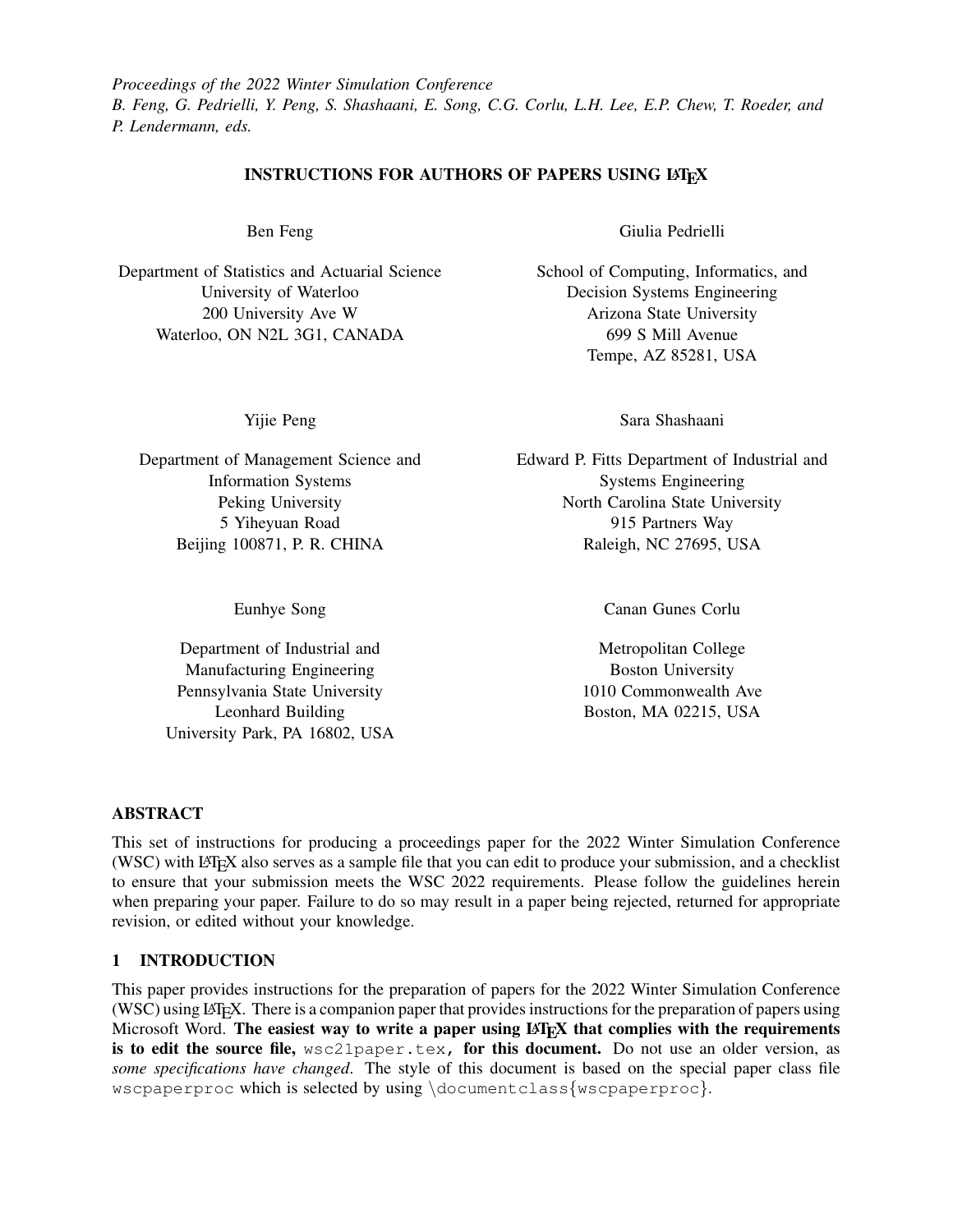### *LastName1, LastName2, LastName3, LastName4, and LastName (LastAuthor)*

An author kit is available online via the [conference website.](http://www.wintersim.org) The author kit includes this LATEX document and its Microsoft Word companion. It also includes guidelines that you may find helpful for writing a conference paper and for giving a presentation.

This document was typeset using pdflatex, which allows you to use certain graphics file types that are not allowed using the outdated latex-dvips-ps2pdf route. For more on this issue, see Section [4.3](#page-4-0) below.

### 2 GENERAL GUIDELINES

### 2.1 Language

The paper should be prepared using U.S. English in the interest of consistency across the proceedings. Please carefully check the spelling of words before you submit your paper. There are spell checkers for LATEX as well. Some examples of software which supports spell checking are TexnicCenter, TexMaker, and TexClipse.

### 2.2 Paper Submission

You will submit the Portable Document Format (. pdf) of your paper electronically at the [conference](http://www.wintersim.org) [website.](http://www.wintersim.org) Source files (text, graphics, bib) are not needed. If the paper is accepted, you will electronically submit the LATEX source file (.tex) for the final version of your paper in a ZIP format that includes all figures and auxiliary files. The editors may send the file back to you with the request to make changes to conform to conference guidelines. For minor changes, the editors may make the changes themselves. Final .pdf files are generated by the conference proceedings editors.

You will also need to transfer the copyright of your article to the WSC using the copyright transfer form that will be available via the conference web site at the appropriate time. *For your paper to be published by the WSC, you must complete the transfer of copyright.* When you have successfully transferred the copyright, you will receive a .pdf receipt.

If you are unable to satisfy these requirements, you should contact the proceedings editors.

### 2.3 Objectivity

The content of the paper should be objective and without any appearance of commercialism. In general, comparisons of commercial software should be avoided unless they are central to the topic. If a comparison of commercial software is included, it should be based on objective analysis that includes criteria, description of ranking methodology on each criterion, and the rankings themselves to arrive at a conclusion. If an approach other than a detailed objective analysis is used to select the simulation software used for the study being reported, such as, availability of the software, or the familiarity of the analyst with the software, it should be clearly identified.

### 2.4 Length Constraints

#### 2.4.1 Length of the Abstract

The abstract should be at most 150 words. Since abstracts of all papers accepted for publication in the proceedings will also appear in the final program, the length limit of 150 words will be strictly enforced for each abstract. The abstract should consist of a single paragraph, and it should not contain references or mathematical symbols. Do not include a list of keywords. Keywords are not used in WSC proceedings.

#### 2.4.2 Length of the Paper

The page size in the proceedings must be  $8.5$  inches by 11 inches (21.6 cm by 27.9 cm). The overall length of the paper should be at least 5 proceedings pages. Papers should be at most twelve (12) pages,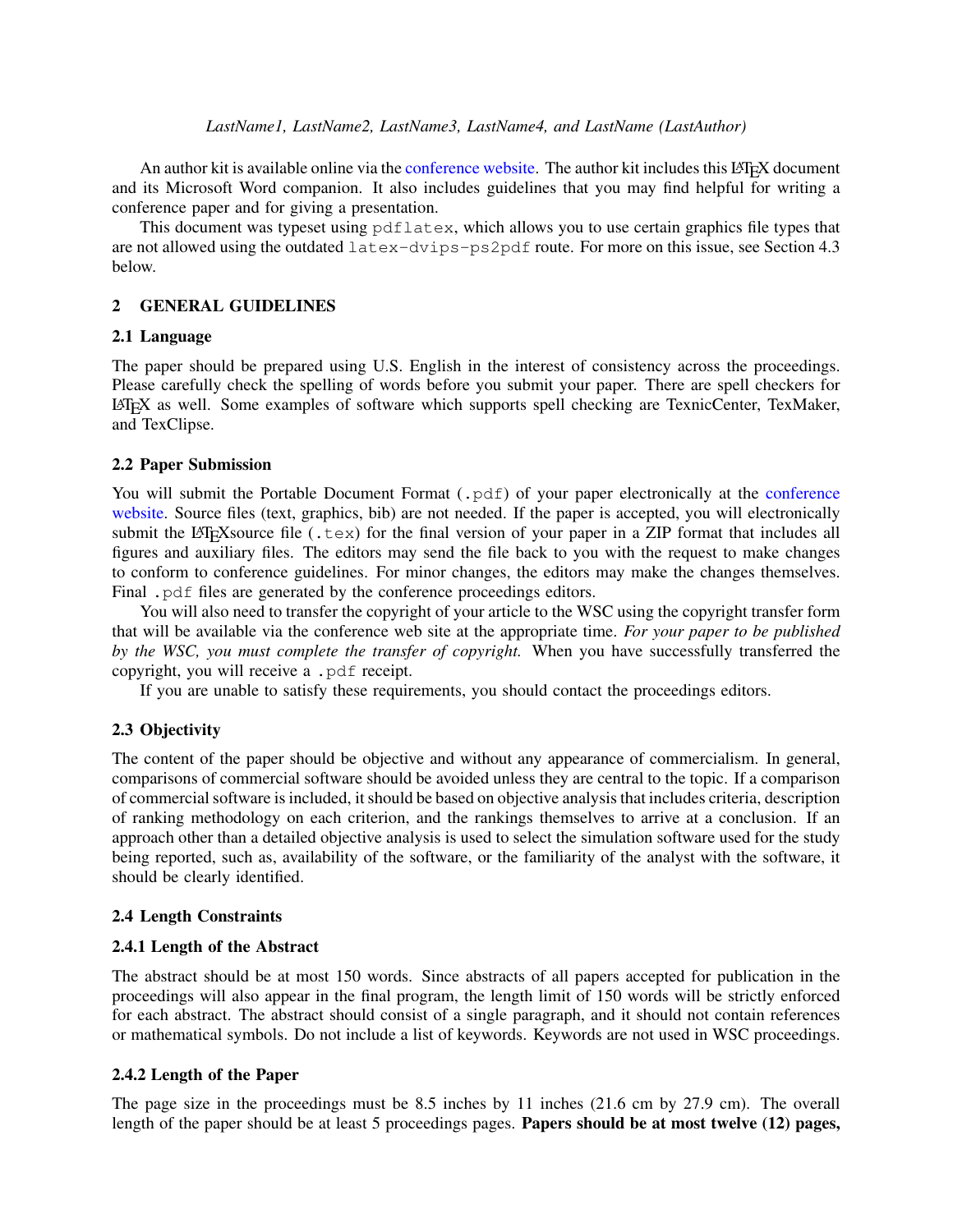except for introductory tutorials, advanced tutorials, and panel sessions, for which the limit is 15 pages. Exceeding the page limit will result in rejection for the proceedings.

# 2.5 Font Specification and Spacing

The paper should be set in the Times New Roman font using a 11-point font size. The paper should be single spaced. Do not use other fonts; use of other fonts means the proceedings editors will need to send the paper back to you to change the font.

# <span id="page-2-0"></span>2.6 Margins

The width of the text area is 6.5 inches (16.5 cm). The left and right margins should be 1 inch (2.54 cm) on each page. Except for the first page, the top and bottom margins should be 1 inch (2.54 cm). First page has 1.5 inch (3.81 cm) margin from the title to the top of the page, and 1 inch bottom margin. Authors should neither change the header and footer settings nor the corresponding LATEX style when preparing a manuscript.

# 2.7 Justification

Headings of sections, subsections, and subsubsections should be left-justified. One-line captions for figures or tables should be centered. A multiline caption for a figure or table should be fully justified. All other text should be fully justified across the page (that is, the text should line up on the right-hand and left-hand sides of the page).

# 2.8 Headings of Sections, Subsections, and Subsubsections

Section, subsection, and subsubsection headings should appear flush left, set in the bold font style, and numbered as shown in this document. The headings for the Abstract, Acknowledgments, References and Author Biographies sections are not numbered. Section headings should be set in FULL CAPITALS LIKE THIS PHRASE, while subsection and subsubsection headings should be Capitalized in Headline Style like This Phrase. Lengthy headings should be broken across two or more lines. Again, these formats should be accomplished using the styles Heading 1, Heading 2, Heading 3, etc.

# 2.8.1 Paragraphs

The first paragraph after a heading should not be indented; all other paragraphs should be indented by 0.25 inches (0.63 cm). Do not insert additional space between paragraphs.

Programming code should use "Program Start", "Program", and "Program End" Styles with the following guidelines.

```
class Exponential{
...// Properties of the Exponential
};
```
One-line programs should use the "Program Both" style.

```
Exponential interArrival;
```
# 2.8.2 Footnotes

Do not use footnotes; instead incorporate such material into the text directly or parenthetically.

# 2.8.3 Page Numbers

Do not include page numbers. Page numbers are generated by the proceedings editors once all accepted papers are ordered for the final proceedings.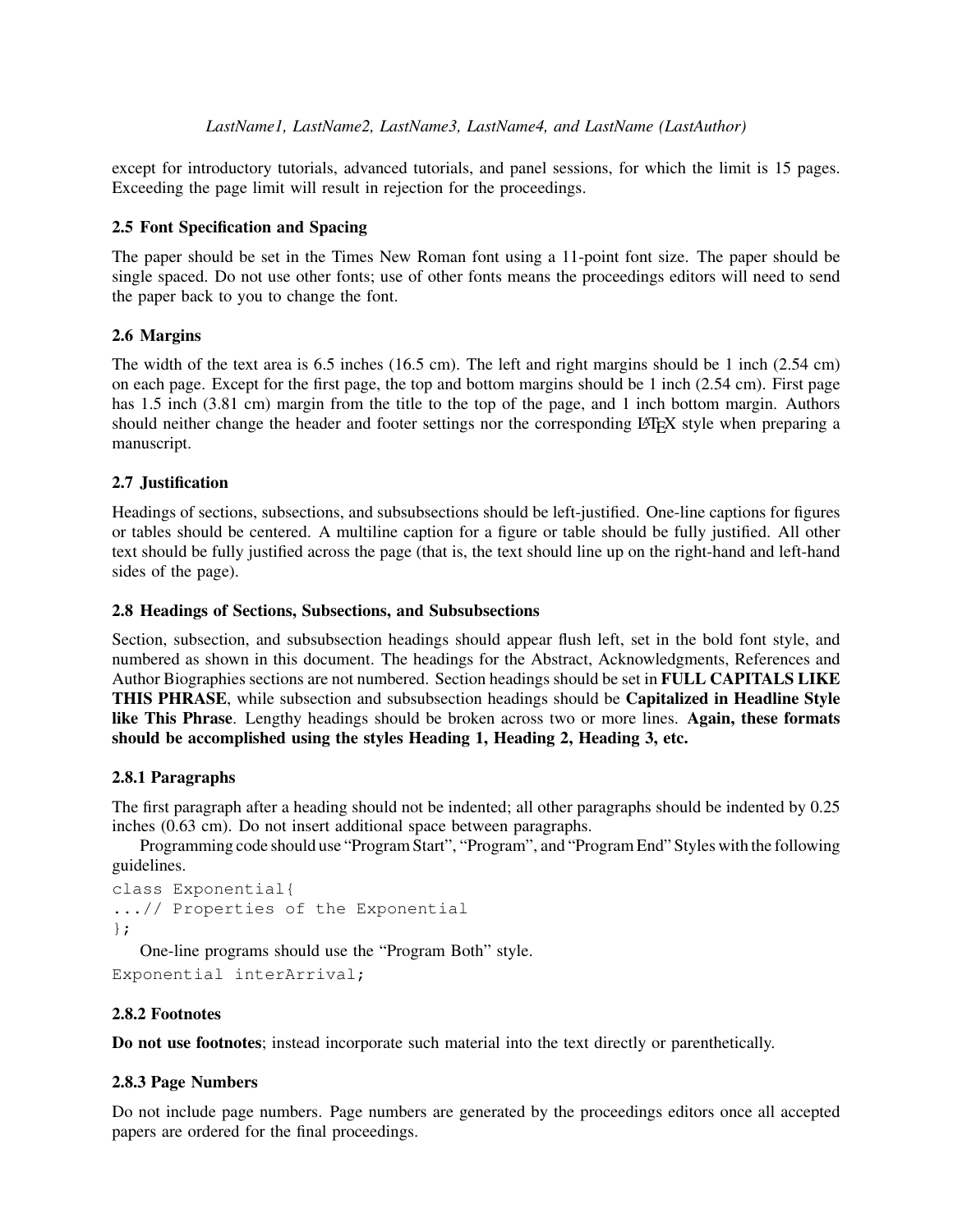#### 3 FORMATTING THE FIRST PAGE

### 3.1 Running Heads

The running head (provided in the template) in the upper left-hand corner of the first page (which should read *Proceedings of the 2022 Winter Simulation Conference*. . . ) is left-justified and set in the 11-point italic font style. You do not have to change the content of the first-page header; the first-page header was set by the proceedings editors in the preparation of this document.

Running heads on the second and subsequent pages should contain the last names of the authors, centered and set in the 11-point italic font style. For example, running heads for papers would appear like *Justme* for papers with one author, or *Justme and Him* for papers with two authors, or *Justme, Him, and Youtoo* for papers with three authors, etc. These are created by using the macro

```
\WSCpagesetup{LastName1, LastName2, and LastNameLastAuthor}
```
defined in the class file. Please use this macro to set up the running heads, as it sets further parameters important for the correct layout of the document.

The author names are listed in the same order as they appear on the title page, which is the same order the author biographies are provided. These entries do need to be changed by the authors in the \WSCpagesetup command in the source for this file. Please give all author names, do not leave out any author names, and do not use et al.

### 3.2 Title and Authors

Center the title of the paper across the page and set it in bold FULL CAPITALS so that the top edge of the title begins 1.5 inches from the top of the page. The correct placement is automatically done by the class file as well. Just use the \title and \maketitle commands as it is done in the source of this document. Multiline titles should have about the same amount of text on each line.

There should be 2 blank lines between the title and the authors' names (will be inserted by the class file if the \author, \title, and \maketitle commands are used).

Each author's name should be capitalized and centered on a new line, with the author's first name first and no job title or honorific. Insert 1 blank line between the author's name and address. The organization or institution that the author is affiliated to should be typed first. Next type the complete street address, without abbreviations, followed by the city, standard two-letter state or province abbreviation, postal code, and country. The address should be centered and capitalized, except for the country, which should be set in FULL CAPITALS. For papers with multiple authors, the authors should be listed in order of decreasing contribution, with authors from the same institution grouped. Different formats for multiple authors are shown as examples in Figures [3-](#page-16-0)[8](#page-19-0) at the end of this document. Sometimes you may need to break some authors' department names into two lines to fit the author block format, as shown by this document's authorship. There should be two blank lines between the author fields and the text of the paper. Do not include email addresses on the first page; emails for authors are provided in the author biographies. Authors with multiple affiliations shall pick the primary affiliation for the title page and mention other affiliations in their biographies.

You should use the  $\aut{or} command$  to enter author names, separated using the command  $\and$ – see the source for this document.

### 4 FORMATTING SUBSEQUENT PAGES

Please refer to section [2.6](#page-2-0) for the correct margins.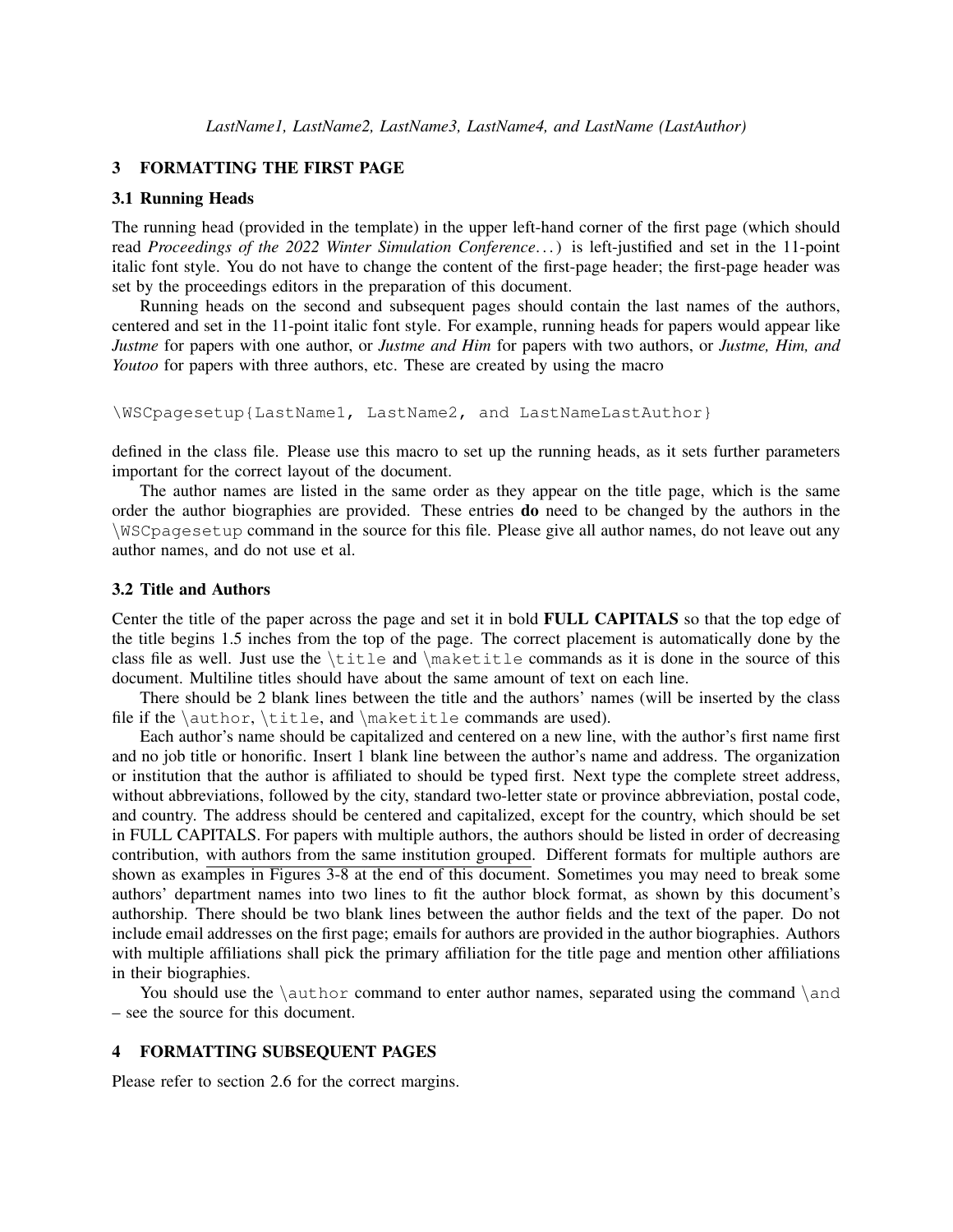#### 4.1 Mathematical Expressions in Text and in Displays

Display only the most important equations, and number only the displayed equations that are explicitly referenced in the text. To conserve space, simple mathematical expressions such as  $\bar{Y} = n^{-1} \sum_{i=1}^{n} Y_i$  may be incorporated into the text. Mathematical expressions that are more complicated or that must be referenced later should be displayed, as in

$$
s^{2} = \frac{1}{n-1} \sum_{i=1}^{n} (Y_{i} - \bar{Y})^{2}.
$$

If a display is referenced in the text, then enclose the equation number in parentheses and place it flush with the right-hand margin of the column. For example, the quadratic equation has the general form

<span id="page-4-1"></span>
$$
ax2 + bx + c = 0, \text{ where } a \neq 0.
$$
 (1)

In the text, each reference to an equation number should also be enclosed in parentheses. For example, the solution to [\(1\)](#page-4-1) is given in [\(3\)](#page-12-0) in Appendix [A.](#page-12-1)

If the equation is at the end of a sentence, then you should end the equation with a period. If the sentence in question continues beyond the equation, then you should end the equation with the appropriate punctuation – that is, a comma, semicolon, or no punctuation mark. If the equation is not included within any sentence, but just given between two paragraphs, no punctuation is used as in equation [\(2\)](#page-4-2).

<span id="page-4-2"></span>
$$
ax^2 + bx + c = 0 \tag{2}
$$

#### 4.2 Displayed Lists

A displayed list is a list that is set off from the text, as opposed to a run-in list that is incorporated into the text. The bulleted list given below provides more information about the format of a displayed list.

- Use standard bullets instead of checks, arrows, etc. for bulleted lists.
- 1. For numbered lists, the labels should not be arabic numerals enclosed in parentheses because such labels cannot be distinguished from equation numbers.

Indent the paragraph after the list.

#### <span id="page-4-0"></span>4.3 Figures and Tables

Figures and tables should be centered within the text and should not extend beyond the right and left margins of the paper. Figures and tables can make use of color since the WSC produces electronic proceedings. However, try to select colors that can be differentiated when printing in black and white in consideration of people using such printers. Figures and tables are numbered sequentially, but separately, using arabic numerals. All tables and figures should be explicitly referenced in the text and they should not be placed before they are referenced. The reference is always written in full (Figure 1), and never abbreviated as in "(Fig. 1)". For figures which can fit next to each other, the author can choose to align them next to each other with the figure text centered below each figure and on the same line for both figures. For tables which can fit next to each other, the author can also choose to align them next to each other with the table text centered above each table and on the same line for both tables.

The table's one-line captions are centered, while multi-line captions are fully justified. The captions appear *above* the table. Captions can be written using normal sentences with full punctuation. All captions should end with a period. It is fine to have multiple-sentence captions that help to explain the table. See Tables [1](#page-5-0) and [2](#page-5-1) for examples.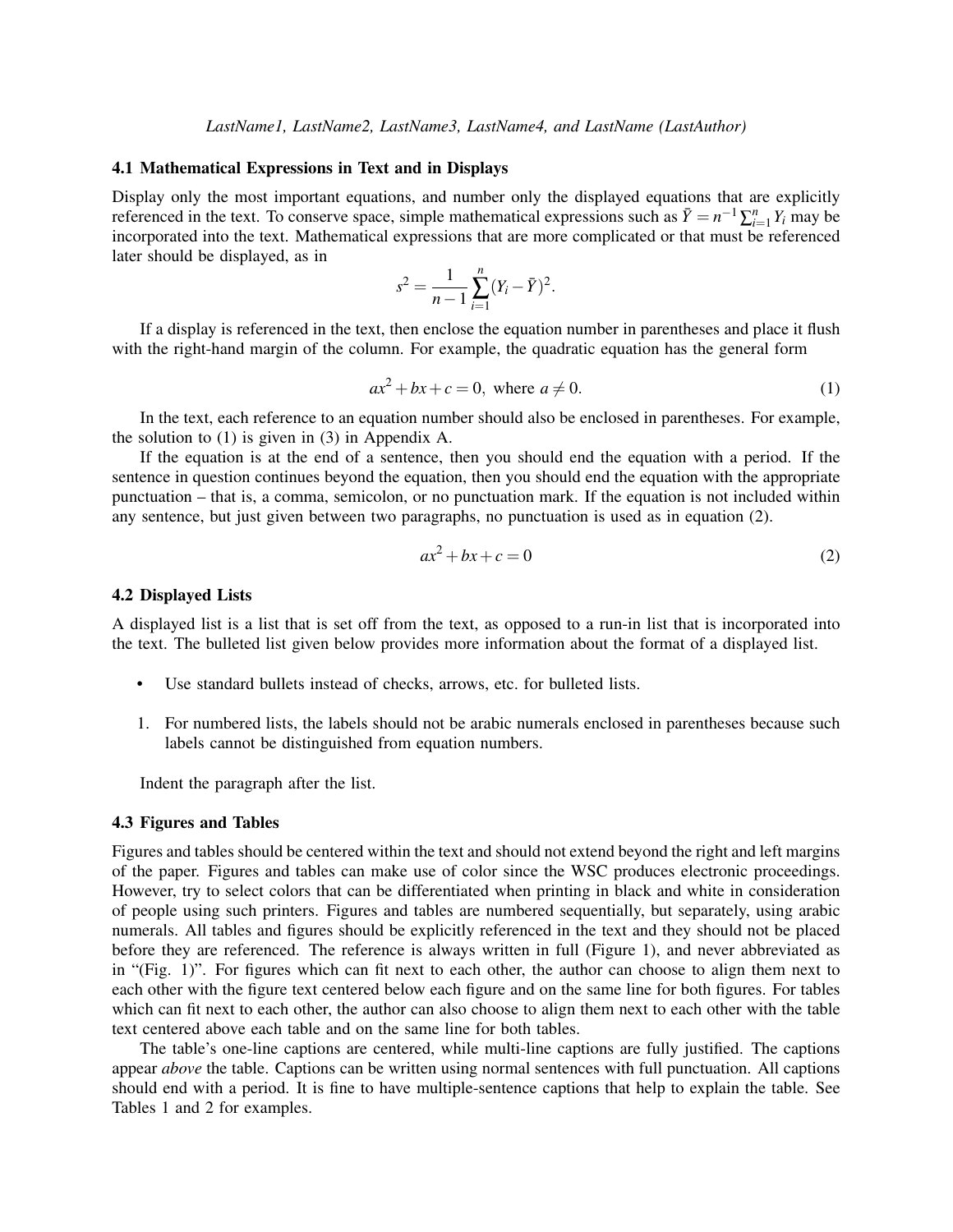<span id="page-5-0"></span>Table 1: Table captions appear above the table, and if they are longer than one line they are fully justified. Captions are written using normal sentences with full punctuation. It is fine to have multiple-sentence captions that help to explain the table.

| Creature | IO  | Diet        |
|----------|-----|-------------|
| dog      | 70  | anything    |
| human    | 60  | ice cream   |
| dolphin  | 120 | fish fillet |

Table 2: Comparison bewteen samples.

<span id="page-5-1"></span>

| Sample    | Height (cm) |
|-----------|-------------|
| Plant one | 50          |
| Plant two | 58          |

Captions end with a period. One-line captions are centered, while multiline captions are fully justified. Figure captions appear below the figure. See Figures [1](#page-5-2) and [2](#page-6-0) for examples.



<span id="page-5-2"></span>Figure 1: An unusual answer to a question.

References to tables and figures identified by number are capitalized. Avoid using "in the previous table" or "in the figure below", as positions might change in the final formatting. Be sure to use the \label command within the figure or table environment and refer to the associated figure or table using Table∼ \ref{labelgiven}. Please do not use hard coded figure/table numbers. This is error prone, and the references will not be hyperlinks.

Please ensure that the text within figures uses standard fonts and is readable: Arial (recommended), Symbol, etc. The minimum font size should be around 9pt (Arial). Remember that you might need larger fonts in your original figure if you reduce the size of the figure in your WSC paper to less that 100% (e.g., when you insert your figure with a 50% of its original size, your original fonts have to be  $>=18pt$ . This applies to all text elements in the figure, including captions of axes, etc.

Including graphics files in your document can be complicated. Use .jpg, .png or .pdf files. The main difference between the formats is how they store the images and how well suited they are for specific graphics. You can choose between bitmap and vector graphics. Bitmap graphics are well suited for photographs (jpg is very common here) or for screenshots (PNG is a lossless encoding in contrast to jpg, and is thus better suited for all those cases where you have sharp edges in your graphics). Vector graphics are the encoding to be chosen for all kinds of drawings (diagrams, charts, ...). In contrast to bitmap formats, they can be scaled to any size without any loss of sharpness. This makes it possible to read such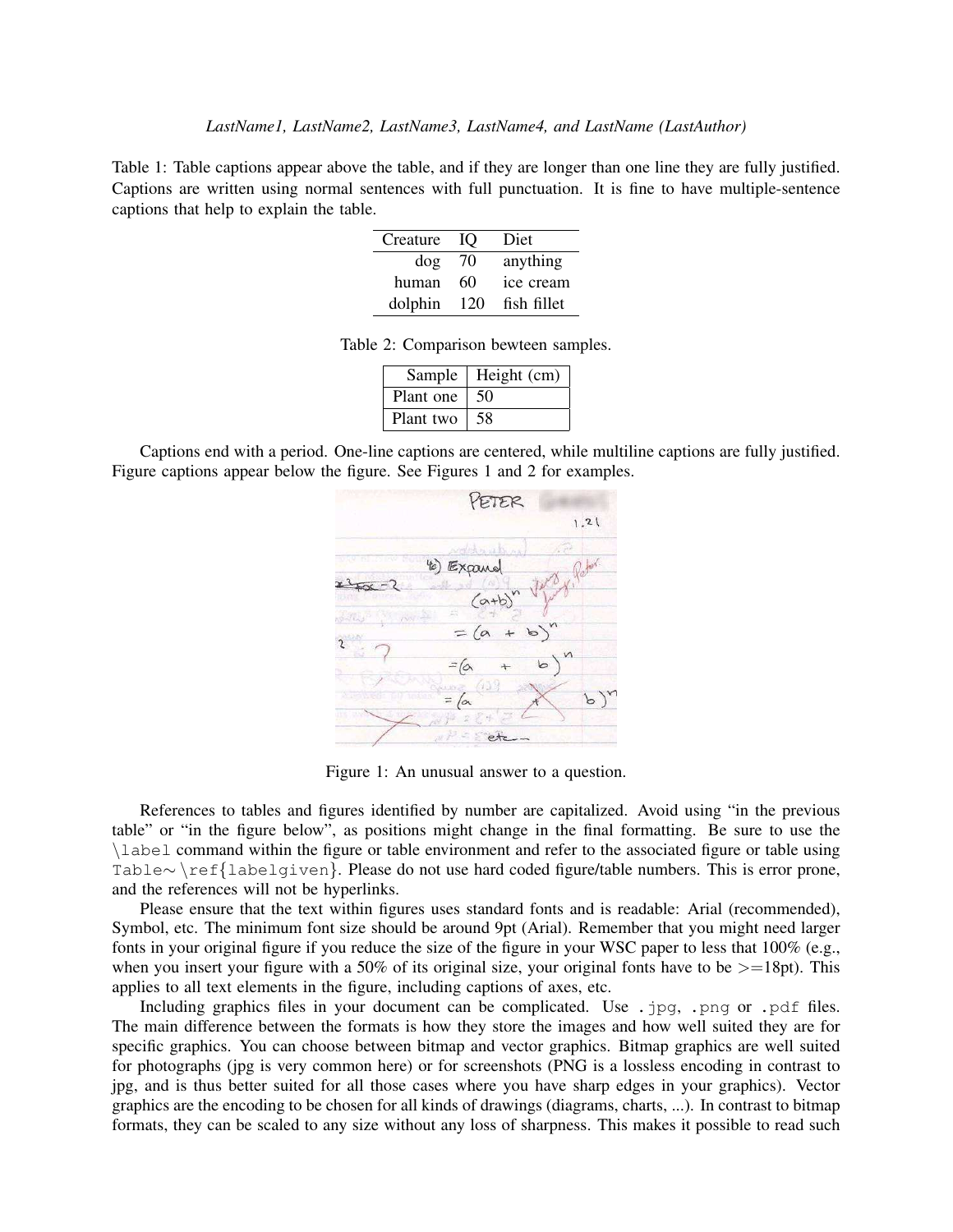

<span id="page-6-0"></span>Figure 2: The area of the square is 64 squares, while that of the rectangle is 65 squares, yet they are made of the same pieces! How is this possible?

graphics even if two pages are printed on one sheet of paper, or if the documents are read electronically. So what to choose for your LATEX document? As a rule of thumb you should always prefer PDF or PS and EPS. In general these three encodings can contain both, bitmap and vector graphics. But there is no need (and no use) to convert your bitmaps to any of these.

Use the PDFLaTeX command to generate your pdf file, as was done with this file. The final file format is PDF. If you include figures via includegraphics, then please do so without the file ending (e.g., skip .pdf, .ps, ...).

#### 4.4 Definitions and Theorems

Definitions, theorems, propositions, etc. should be formatted like a normal paragraph with boldface heading as shown in the examples below. Number these items separately and sequentially. You may choose not to separately number theorems, propositions, corollaries, etc., as opposed to the example below where corollaries and theorems are numbered together. Search the source of this document to see how these environments were defined. The key command is  $\newcommand{\nn}{{\lambda}}$  hewtheorem. Do not use a period after the definition, theorem, corollary or proposition *number*, but do end the sentence with a period.

Definition 1 In colloquial New Zealand English, the term *dopey mongrel* is used to refer to someone who has exhibited less than stellar intelligence.

Theorem 1 If a proceedings editor from New Zealand accidentally deletes his draft of the author kit shortly after completing it, he would be considered to be a dopey mongrel.

Corollary 2 One of the proceedings editors is a dopey mongrel.

Indent the paragraph after the definition or theorem.

### 4.5 Hyperlinks

A *hyperlink* specifies a web address (URL) or an email address. The use of hyperlinks allows authors for providing readers access to external electronic information, such as a dynamic simulation or animation. The use of hyperlinks is at the discretion of the author(s). While the use of hyperlinked text is encouraged in the main body of the paper, it is recommended that corresponding web addresses and other identifying information should be provided in the list of references. For example, instead of spelling out the web address of the conference website, one would refer to the [conference website](http://www.wintersim.org) [\(WSC 2022\)](#page-14-0), and the corresponding entry in the reference section will spell out the associated web address and other relevant information such as author(s) and/or the organization that published the content. This would allow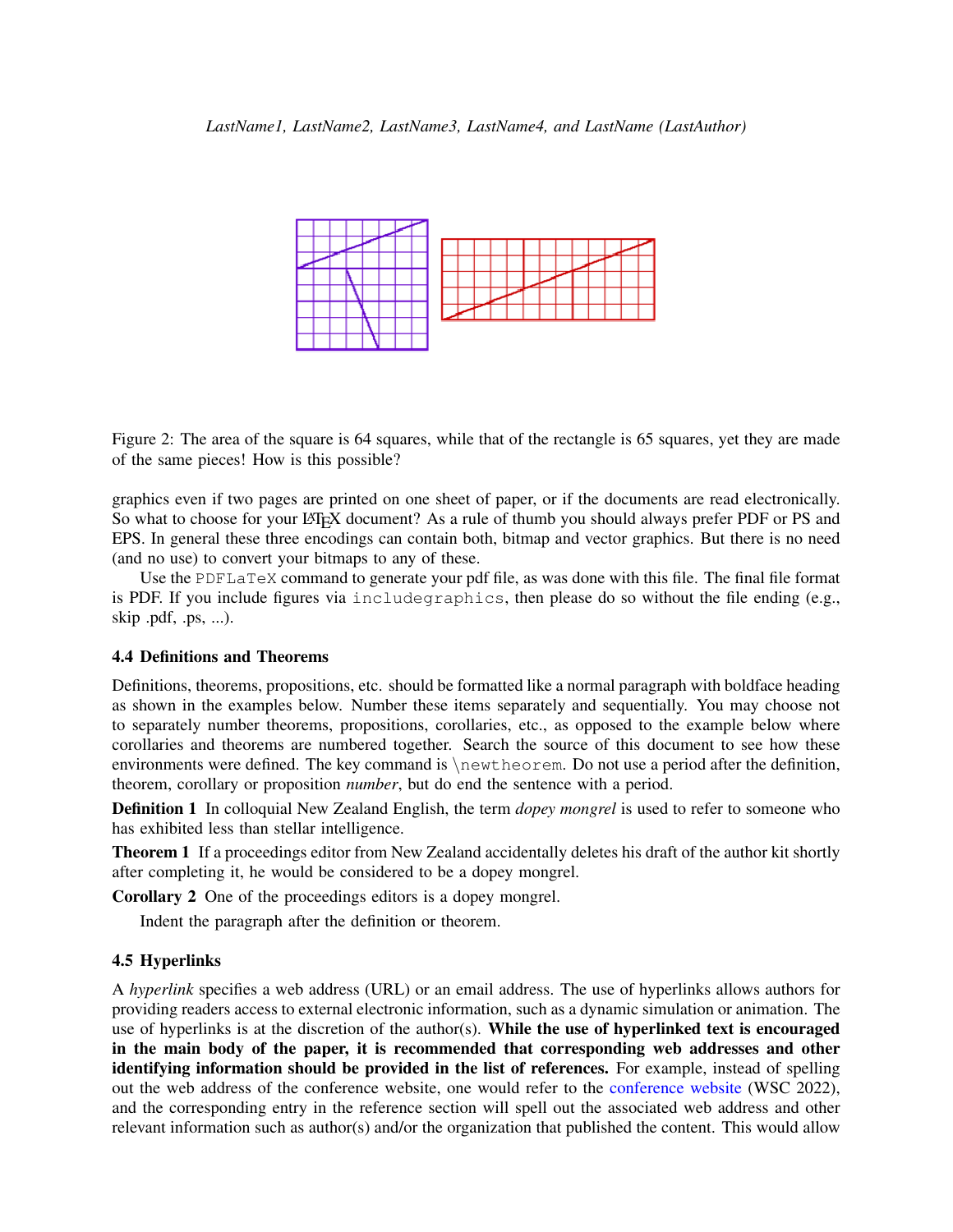#### *LastName1, LastName2, LastName3, LastName4, and LastName (LastAuthor)*

readers for searching for the content using the author(s), organization, etc. if the actual Web address is changed. This also allows for a cleaner appearance of the main body of the paper.

If the author(s) feel that sufficient information is provided in the main body of the paper to locate the content even if the Web address is changed, the address can be included in the main body of the paper itself.

Each hyperlink should be set in the same font as the text. Hyperlinks are *not* underlined. A live hyperlink (or hot link) – that is, a hyperlink that will activate your web browser and take it to an external web site or that will activate your email software for sending a message to a specific email address – should be colored blue. You have already seen examples of such hyperlinks in this paper. To use live hyperlinks in a proceedings paper, use the hyperref package. If you are using PDFLaTeX to generate your pdf file then, as was done for this file, you should add the following as the last \usepackage command in the preamble.

```
\usepackage[pdftex,colorlinks=true,urlcolor=blue,citecolor=black,
anchorcolor=black, linkcolor=black]{hyperref}
```
On the other hand, if you are using the traditional latex - dvips - ps2pdf route, then users of MiKTeX or PCTeX for Windows should add the command

```
\usepackage[dvips,colorlinks=true,urlcolor=blue,citecolor=black,
anchorcolor=black, linkcolor=black]{hyperref}
```
as the last  $\iota$  sepackage command in the preamble, while users of Y&Y TeX should add the command

\usepackage[dvipsone,colorlinks=true,urlcolor=blue,citecolor=black, anchorcolor=black, linkcolor=black]{hyperref}

as the last \usepackage command in the preamble. (In general the \usepackage command above that works for MiKTeX running on a Windows system should also work for most implementations of LATEX running on a Unix or Apple system.) Thus the hypertext link [conference website](http://www.wintersim.org) [\(WSC 2022\)](#page-14-0) to the WSC website can be established by the command

```
\href{http://www.wintersim.org}{conference website}
```
This is especially important since WSC papers are filed in the IEEE Xplore digital library, which does not allow hyperlinks, so for that purpose the hyperlinks are removed. Therefore it is recommended to add all hypertext references to the .bib file and to refer to them from the text as it is done in the example above. All live hyperlinks still appear in the CD of the proceedings and in other repositories.

If you use the package hyperref as suggested here, and if you use citation commands to handle references, then your citations will become hyperlinks (as in this document).

Non-live hyperlinks – that is, the hyperlinks that are included for the reader's information but do not actually invoke the reader's web browser or email software should be colored black.

### 4.6 Citing a Reference

To cite a reference in the text, use the author-date method. Thus, [Chien \(1989\)](#page-14-1) could also be cited parenthetically [\(Chien 1989\)](#page-14-1). Do not use a comma within this parenthesis. For a work by three or more authors, use an abbreviated form. For example, a work by Banks, Carson, and Nelson would be cited in one of the following ways: [Banks et al. \(2000\)](#page-14-2) or [\(Banks et al. 2000\)](#page-14-2).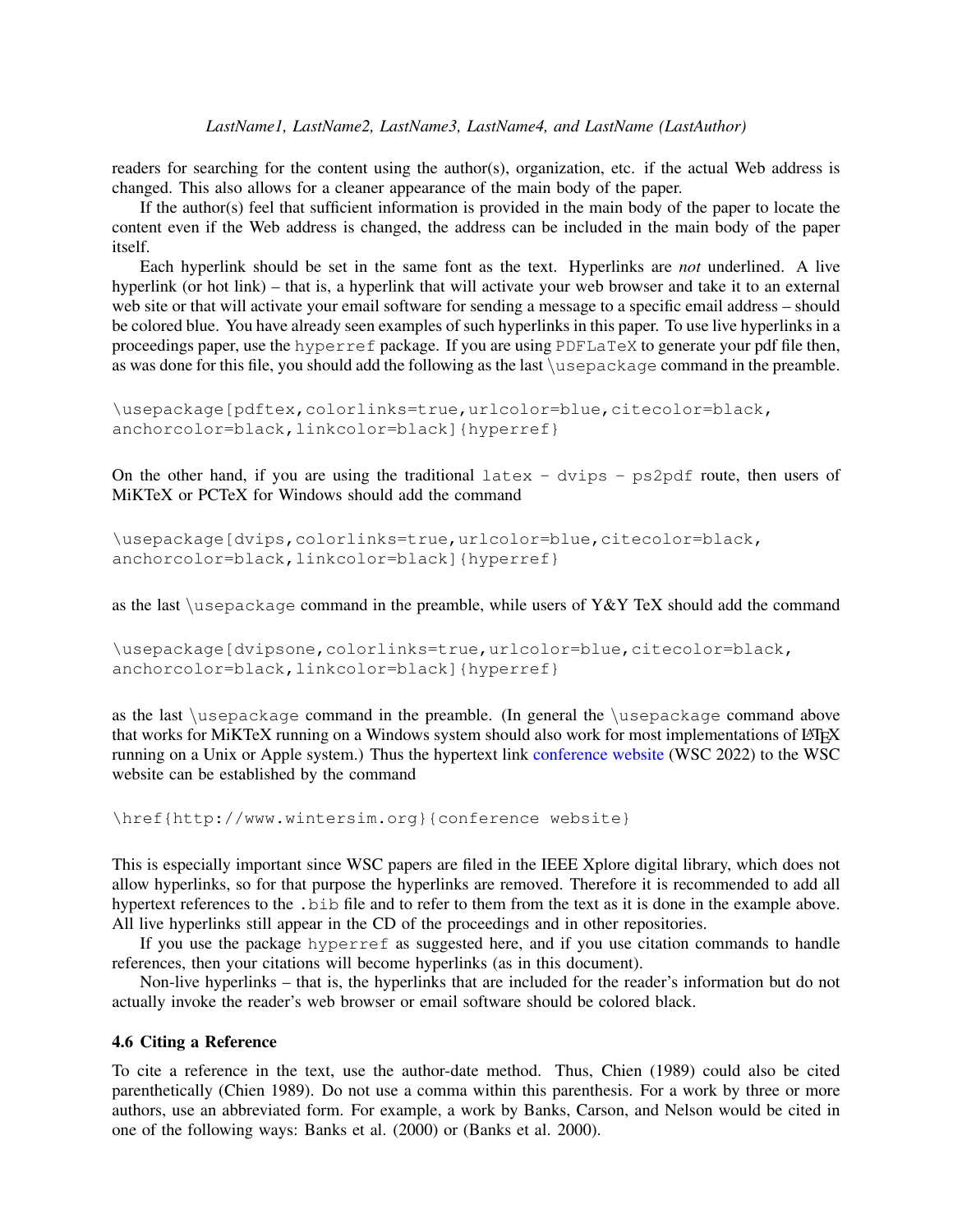### *LastName1, LastName2, LastName3, LastName4, and LastName (LastAuthor)*

Parenthetical citations are enclosed in parentheses ( ), not square brackets [ ]. Semicolons separate the items in a series of such citations.

The following is a list of correct forms of citations:

- Brown and Edwards (1993)
- (Brown and Edwards 1993)
- (Smith 1987; Brown and Edwards 1992; Brown et al. 1995)

The following is a list of incorrect forms of citations:

- Brown and Edwards [1993]
- (Brown and Edwards, 1993)
- (Smith, 1987; Brown and Edwards, 1993)
- (Smith 1987, Arnold, Brown and Edwards 1992, Brown et al. 1995)

### 4.7 General Style and Sequence of References

Place the list of references after the appendices. The section heading is REFERENCES, and it is not numbered. List only references that are cited in the text. Do not number the references. The only exception are papers in the "tutorial" tracks: Here it is permitted to have an additional section heading ADDITIONAL READING after references, followed by further literature that is recommended for continued studies but not directly used within the text of the paper

Do not number the references and arrange them in the following order:

- By the last name of the first author.
- For papers with the same first author, arrange first all papers by this author only, then all papers by this author and one co-author, and finally all papers with this author and two or more co-authors.
- Within this sorting sequence, arrange papers by year.

To identify multiple references by the same authors and year, append a lower case letter to the year of publication; for example, 1984a and 1984b. The same applies to references that have more than two authors and the same first author and year.

Give complete references without abbreviations. Even for more than three authors, list all authors.

The format for other types of reference as well as examples can be inferred from the examples in the references section, which include:

- A technical report [\(Chien 1989\)](#page-14-1)
- A proceedings article [\(Cheng 1994\)](#page-14-3)
- A conference contribution without book publication [\(Rabe et al. 2017\)](#page-14-4)
- A journal article with two authors [\(Powell and Mustafee 2017\)](#page-14-5)
- A journal article with more than two authors [\(Gupta et al. 1973\)](#page-14-6)
- A book by two authors [\(Hammersley and Handscomb 1964\)](#page-14-7)
- A chapter in a book [\(Schruben 1979\)](#page-14-8)
- An unpublished thesis or dissertation [\(Steiger 1999\)](#page-14-9)
- A book with no identified authors [\(The University of Chicago Press 2010\)](#page-14-10)
- A document available on the web [\(WSC 2022\)](#page-14-0)

Be sure that references to past WSC proceedings include the necessary information, as in [Cheng \(1994\).](#page-14-3) This is a template for a bib entry of a (yyyy) Winter Simulation Conference proceedings paper:

@Inproceedings{(!!Provide a unique key here!!),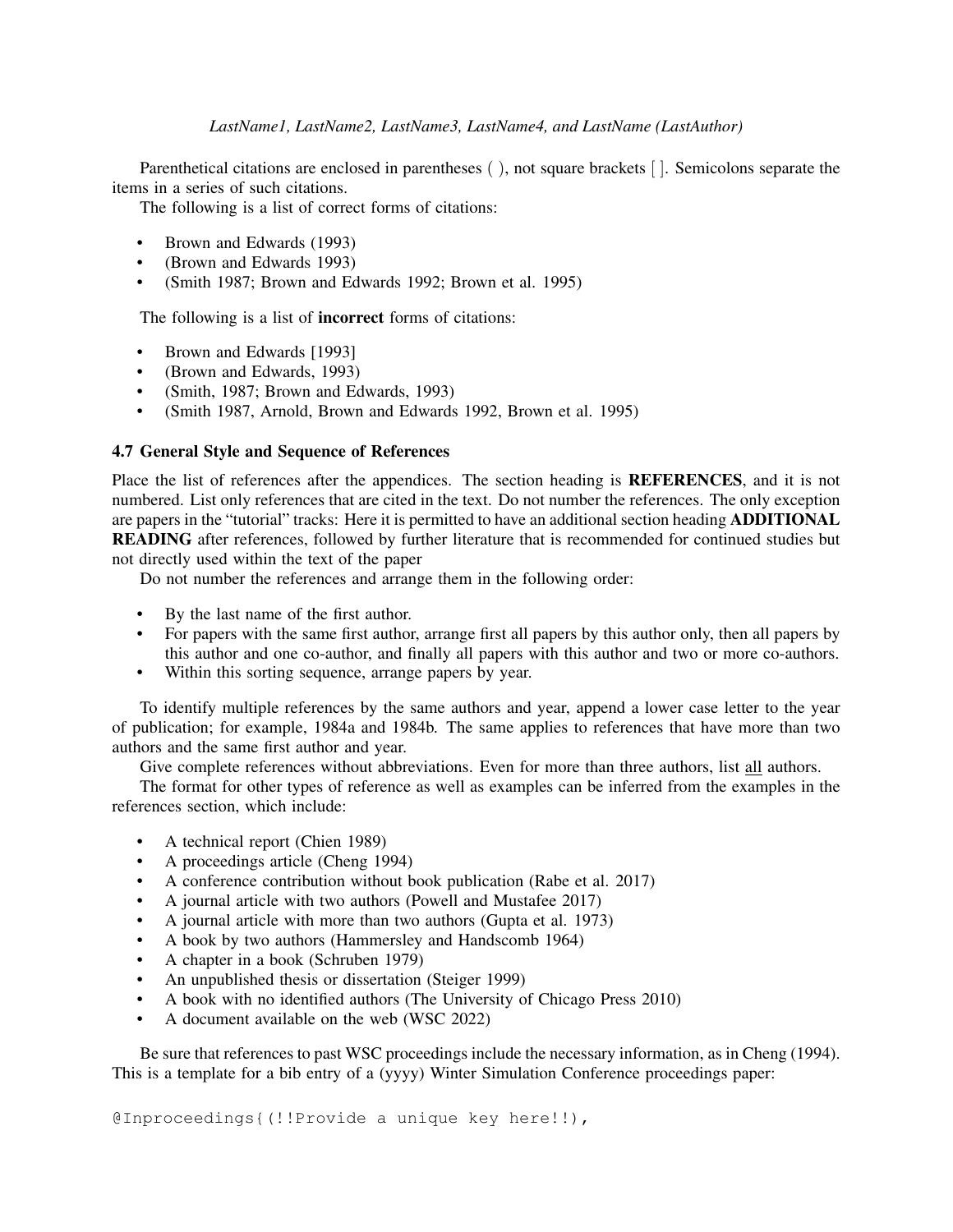```
author = \{aaaa\},
title ={tttt},
year = {yyyy},
pages = \{n-m\},
booktitle = {Proceedings of the yyyy Winter Simulation Conference},
editors = {first editor, second editor, \ldots, and last editor},
address = {Piscataway, New Jersey},
publisher = {Institute of Electrical and Electronics Engineers, Inc.}
}
```
Please do not add any additional attributes.

#### 4.8 Formatting References according to their Type of Publication

Use hanging indentation to distinguish individual entries. Do not insert additional space between references.

You can enter the references using (a) *BIBT<sub>E</sub>X as discussed in Section* [5](#page-11-0), (b) using the environment thebibliography via the \bibitem and \cite commands, or (c) the hangref environment as shown below. Please note that neither (b) nor (c) are recommended. These alternatives may mean extra work for you and the editor during the editing process. Option (c) means in addition that the references will not be hyperlinks – as the proceedings are electronic proceedings this is not recommended at all.

To use hangref you would enter the following lines.

```
\begin{hangref}
\item The first reference goes here, and if you happen to have enough
information on the line you will be able to see how the second and if
you really have lots of text to be displayed later lines of the
reference are indented.
\item The second reference goes here, and once again later lines are
indented if you have a sufficient amount of words in the text block.
\item Further references appear here.
\end{hangref}
```
### 4.8.1 Journal Articles

The bibliographic style for a journal article is:  $\leq$ Surname of first author $>$ ,  $\leq$ Author's initials $>$ ,  $\leq$ Initials and surnames of other authors >  $\leq$   $\leq$   $\leq$   $\leq$   $\leq$   $\leq$   $\leq$   $\leq$   $\leq$   $\leq$   $\leq$   $\leq$   $\leq$   $\leq$   $\leq$   $\leq$   $\leq$   $\leq$   $\leq$   $\leq$   $\leq$   $\leq$   $\leq$   $\leq$   $\leq$   $\leq$   $\leq$   $\leq$   $\leq$   $\leq$   $\leq$   $\leq$ *Headline Italics>* <Volume number>(<issue number>):<page numbers>.

Gupta, S. S., K. Nagel, and S. Panchapakesan. 1973. "On the Order Statistics from Equally Correlated Normal Random Variables". *Biometrika* 60(2):403–413.

Powell, J. H. and N. Mustafee. 2017. "Widening Requirements Capture with Soft Methods: An Investigation of Hybrid M&S Studies in Healthcare". *Journal of the Operational Research Society* 68(10):1211-1222.

#### 4.8.2 Books

The bibliographic style for books is:  $\leq$ Surname of first author $\geq$ ,  $\leq$ Author's initial(s) $\geq$ ,  $\leq$ Initials and surnames of other authors>. <year>. <*Book Name in Headline Italics*>. [<edition> ed. ]<city of  $pubitization$ :  $\langle publication \rangle$ :

Banks, J., J. S. Carson, B. L. Nelson, and D. M. Nicol. 2000. *Discrete-Event System Simulation*. 3rd ed. Upper Saddle River, New Jersey: Prentice-Hall, Inc.

Hammersley, J. M. and D. C. Handscomb. 1964. *Monte Carlo Methods*. London: Methuen.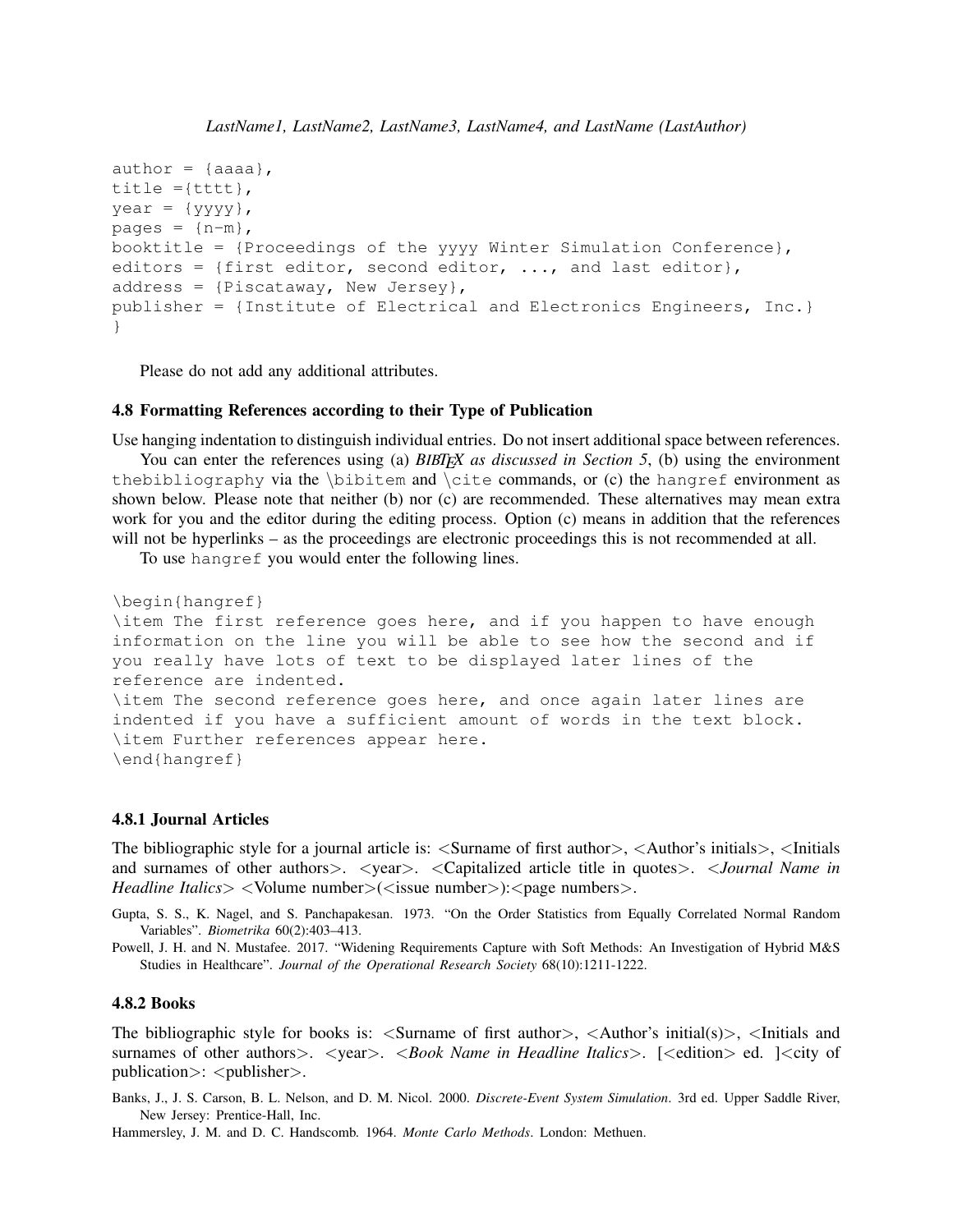Law, A. M. and W. D. Kelton. 2000. *Simulation Modeling & Analysis*. 3rd ed. New York: McGraw-Hill, Inc.

#### 4.8.3 Book Contributions

The bibliographic style for book contributions is:  $\langle$ Surname of first author $\rangle$ ,  $\langle$ Author's initial(s) $\rangle$ , <Initials and surnames of other authors>. <year>. <Capitalized article title in quotes>. In <*Book Name in Headline Italics*>, edited by <Initials and surnames of editors>, <page numbers>. <city of publication>: <publisher>. Publishers are not abbreviated ("IEEE", "ASIM"), but written in full ("Institute of Electrical and Electronics Engineers, Inc.", "Arbeitsgemeinschaft Simulation", etc.). Note that WSC papers are published by Institute of Electrical and Electronics Engineers, Inc. in Piscataway, New Jersey. Table [3](#page-20-0) provides a list of former editors of WSC from 2010 to 2020.

- Cheng, R. C. H. 1994. "Selecting Input Models". In *Proceedings of the 1994 Winter Simulation Conference*, edited by J. D. Tew, M. Manivannan, D. A. Sadowski, and A. F. Seila, 184–191. Piscataway, New Jersey: Institute of Electrical and Electronics Engineers, Inc.
- Schruben, L. W. 1979. "Designing Correlation Induction Strategies for Simulation Experiments". In *Current Issues in Computer Simulation*, edited by N. R. Adam and A. Dogramaci, 235–256. New York: Academic Press.

#### 4.8.4 Conferences

For conferences that have been published as an (electronic) book publication (with editors, publisher, ISBN), use the same style as for book contributions (take care to specify the city of publication, not the conference location!). This especially applies to past WSC proceedings, such as (Cheng 1994). See the example under "book contributions" for this purpose.

For conferences that have not been published as a book, the bibliographical style is: <Surname of first author>, <Author's initial(s)>, <Initials and surnames of other authors>. <year>. <Capitalized article title in quotes>. <*Conference Name in Headline Italics*>, <full date(s) of conference>, <location of  $conference$ ,  $\langle page \text{ numbers if available} \rangle$ .

Rabe, M., F. Dross, A. Wuttke. 2017. "Combining a Discrete-event Simulation Model of a Logistics Network with Deep Reinforcement Learning". In *Proceedings of the MIC and MAEB 2017 Conferences*, July 4th-7th, Barcelona, Spain, 765-774.

## 4.8.5 Handbooks, Reports, and other Publications

If you need to cite handbooks or other publications that have editors but no authors, use the following bibliographic style:  $\leq$ Surname of first editor $>$ ,  $\leq$ Editor's initial(s) $>$ ,  $\leq$ Initials and surnames of other editors>, Editors. <year>. <*Book Name in Headline Italics*>. <city of publication>: <publisher>.

If you need to cite reports, use the following bibliographic style: <Surname of first author>, <Author's initial(s)>,  $\le$ Initials and surnames of other authors>.  $\le$ year>.  $\le$ Capitalized article title in quotes>. [Report  $number$ ],  $\langle$  publisher $\rangle$ .

Chien, C. 1989. "Small Sample Theory for Steady State Confidence Intervals". Technical Report No. 37, Department of Operations Research, Stanford University, Stanford, California

If you need to cite government documents without authors' names, use the following bibliographic style:  $\leq$ Name of government agency  $>$ .  $\leq$   $\leq$   $\leq$   $\leq$   $\leq$   $\leq$   $\leq$   $\leq$   $\leq$   $\leq$   $\leq$   $\leq$   $\leq$   $\leq$   $\leq$   $\leq$   $\leq$   $\leq$   $\leq$   $\leq$   $\leq$   $\leq$   $\leq$   $\leq$   $\leq$   $\leq$   $\leq$   $\leq$   $\leq$   $\leq$   $\leq$ <publisher>.

Ontario Ministry of Health. 1994. "Selected Findings from the Mental Health Supplement of the Ontario Health Survey". Queen's Printer for Ontario.

#### 4.8.6 Online Publications

For publications that are only WWW pages, if there is no way to avoid them, use the best fitting style from the categories above and add the URL and the date when you accessed the page without the year: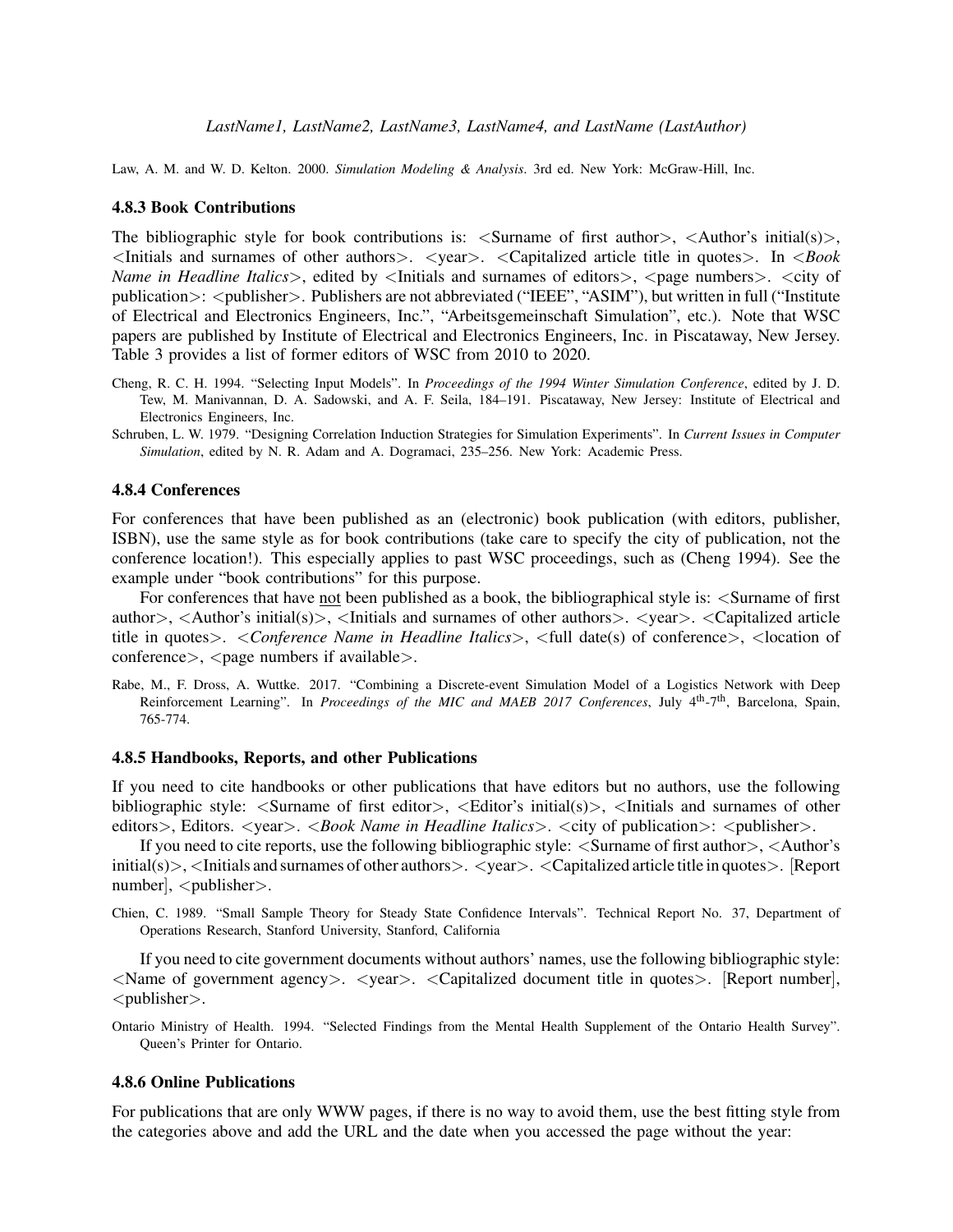Sharon Parq Associates. 2018. WordTips: Numbering Equations. [http://word.tips.net/Pages/T000273](http://word.tips.net/Pages/T000273_Numbering_Equations.html) Numbering Equations.html, accessed 15th April.

If you just refer to a document from the WWW that has a clear publication date, the citation year is this date and the year of access must be given:

Steiger, N. M. 1999. *Improved Batching for Confidence Interval Construction in Steady-State Simulation*. Ph.D. thesis, Department of Industrial Engineering, North Carolina State University, Raleigh, North Carolina. [http://www.lib.ncsu.edu/resolver/1840.16/4713,](http://www.lib.ncsu.edu/resolver/1840.16/4713) accessed 12<sup>th</sup> February 2019.

If you refer to an archival reference (e.g., an unpublished manuscript), it should not have any published version.

### <span id="page-11-0"></span>5 USING BIBTEX

Using BIBTEX for referencing is the recommended way. Indeed, the references in this document were generated using BIBT<sub>E</sub>X, so the source for this document serves as an example of how to use BIBT<sub>E</sub>X to meet the WSC formatting requirements. One benefit of using BIBTEX is that bibliography formatting and referencing can be greatly simplified: the correct citation and reference list style is automatically created. We assume that you already know how to use BIBT<sub>EX</sub>. Software to manage BIBT<sub>EX</sub> files, for example JabRef (Java based), can support you on managing and creating valid bib files. *Please open your bib file with a software like JabRef BEFORE you submit your final version. Experience shows that almost all manually edited bib files contain duplicated bib keys (which means a random selection of references), broken entries which usually lead to missing bibliographic information, invalid keys, and last but not least invalid tokens in bib files. Bib files DO NOT support comments. BIBTEX should not report any error for your final submitted document.*

The BIBTEX input file wsc.bst and the LATEX macros found in wscbib.tex are required, but are included in  $\text{wsc22sty.tex}$ , so no other files (apart from your bibliography) are required. The macros in these files have been tested with LATEX. They are not intended for use with LATEX 2.09, which is obsolete. The file wsc.bst is essentially the same as chicago.bst, a file found on many LATEX distributions, but is modified to be more compatible with WSC format requirements.

The simplest way to write a WSC article that uses  $BIBTx$  is to take the source file for this document, and modify it to generate your article.

### 5.1 Set Up the BIBT<sub>E</sub>X Input Files

BIBTEX requires a bibliography style file (extension .bst) and a bibliography database file (extension .bib). This is achieved using

\bibliographystyle{wsc} \bibliography{demobib}

just before the AUTHOR BIOGRAPHY section. The file demobib in the \bibliography command should be replaced with the base names of your BIBT<sub>EX</sub>  $\star$ . bib files that you use for your bibliography. BIBT<sub>E</sub>X is then run as usual to create a bibliography file  $(*.bb1)$ .

### 5.2 Use the Citation Macros

There are a number of macros available to cite references in the LAT<sub>E</sub>X source document. The  $\text{cite}$  macro can be used to give a list of references in parentheses. For example,

\cite{cheng:input94,law:simulationc}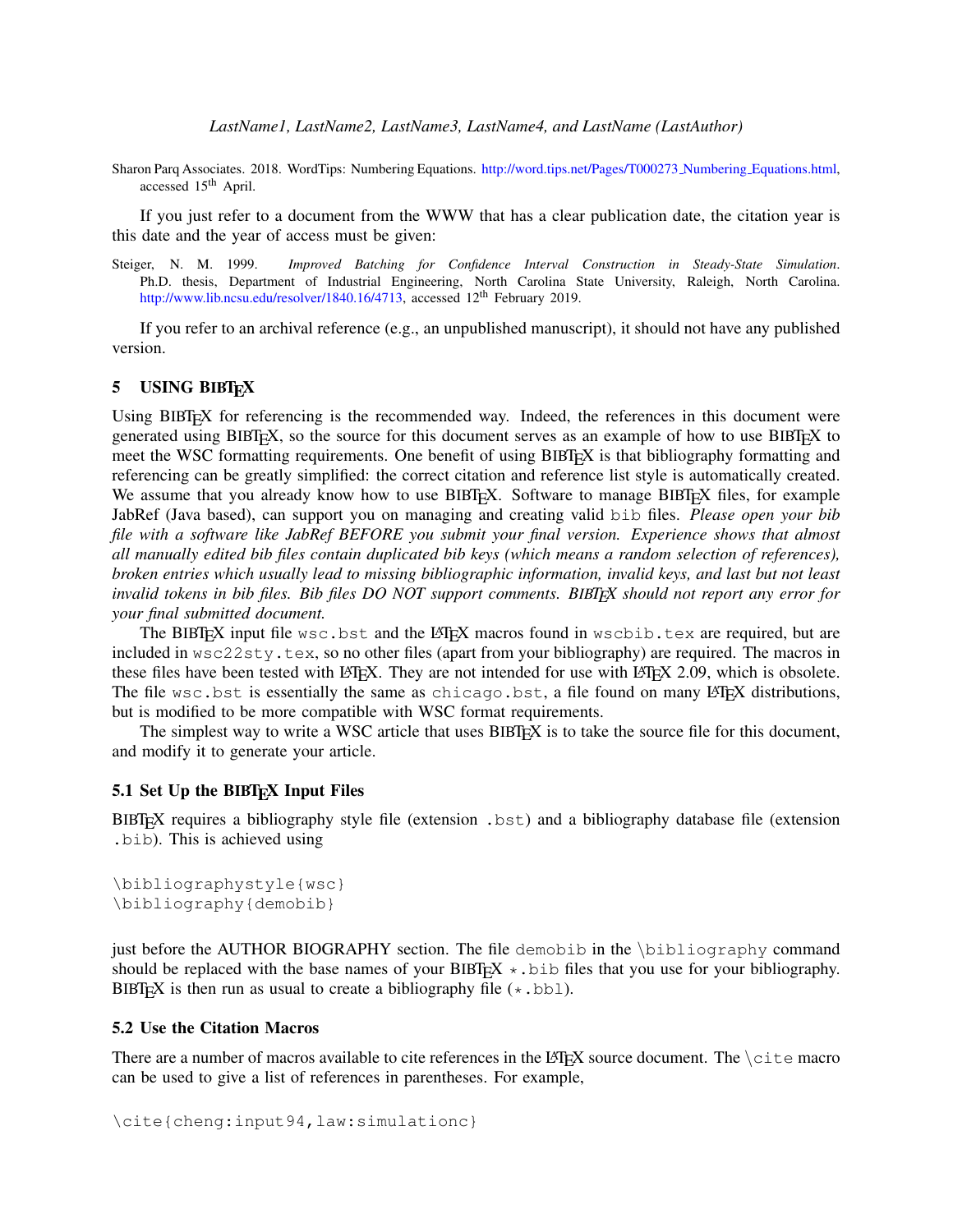results in the citation [\(Cheng 1994;](#page-14-3) [Law and Kelton 2000\)](#page-14-11). A reference that functions as a noun is created with the  $\text{curve}$  macro. For example,

\citeN{law:simulationc} say \ldots

results in: [Law and Kelton \(2000\)](#page-14-11) say . . . .

Citations within parentheses do not need the extra parentheses provided by the above citation commands. To suppress the inclusion of extra parentheses, use the  $\c{either}$  macro. To obtain [\(Law and Kelton 2000\)](#page-14-11), for example, use:

```
(\citeNP{law:simulationc}).
```
When there are three or more authors, the name of the first author should be given along with the text "et al." This can be achieved with the  $\succeq$  shortcite macro. To obtain [\(Banks et al. 2000\)](#page-14-2), for example, use:

```
\shortcite{bcnn:simulation}
```
The macros \shortciteN and \shortciteNP are also available to obtain 'et al.' when a citation with many authors is used as a noun.

For further information on the available commands for citing, search for  $\text{cite in the file}$  wscbib.tex, or consult the file chicago.sty. The commands for making BIBTEX work with wsc.bst are very similar to those used in the standard LATEX file chicago.sty.

#### 5.3 Generate the Bibliography File

Run PDFLaTeX (or LATEX), then BIBTEX, and then PDFLaTeX two more times. Running PDFLaTeX the first time creates the .aux file. Running BIBTEX creates the .bbl file. Running PDFLaTeX again (twice) fixes the bibliography and citation references.

#### ACKNOWLEDGMENTS

Place the acknowledgments section, if needed, after the main text, but before any appendices and the references. The section heading is not numbered. These instructions are adapted from instructions that have been iteratively updated and improved by proceedings editors and several other individuals, who are too numerous to name separately, since the first set of instructions were written by Barry Nelson for the 1991 WSC.

#### <span id="page-12-1"></span>A APPENDICES

Place any appendices after the acknowledgments and label them A, B, C, and so forth.

The solution to (1) has the form

<span id="page-12-0"></span>
$$
x = \frac{-b \pm \sqrt{b^2 - 4ac}}{2a} \text{ if } a \neq 0.
$$
 (3)

### B GETTING HELP

If you need help in preparing your paper, contact the proceedings editors. You can reach us individually using the contact information below: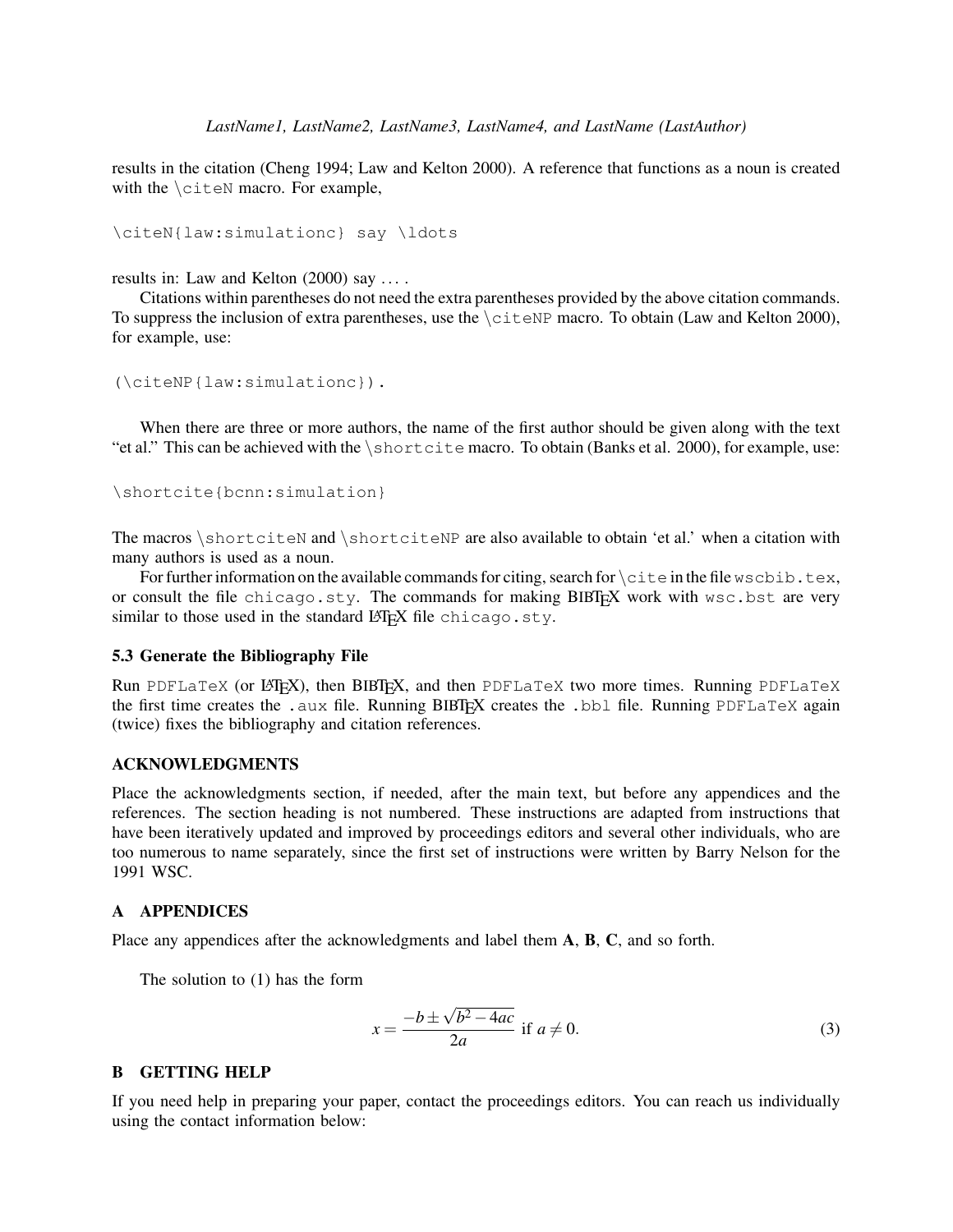Ben Feng (*lead editor*) Giulia Pedrielli University of Waterloo Arizona State University

Yijie Peng Sara Shashaani Email: [pengyijie@pku.edu.cn](mailto://pengyijie@pku.edu.cn) Email: [sshasha2@ncsu.edu](mailto://sshasha2@ncsu.edu)

Eunhye Song Canan Gunes Corlu Pennsylvania State University Boston University Email: [eus358@psu.edu](mailto://eus358@psu.edu) Email: [canan@bu.edu](mailto://canan@bu.edu)

Email: [ben.feng@uwaterloo.ca](mailto://ben.feng@uwaterloo.ca) Email: [giulia.pedrielli@asu.edu](mailto://giulia.pedrielli@asu.edu)

Peking University North Carolina State University

# C AUTHOR CHECKLIST

We strive for a consistent appearance in all papers published in the proceedings. If you have used the template and styles within this author's kit, then almost all of the requirements in this checklist will be automatically satisfied, and there is very little to check. Please print a hardcopy of your paper, and go over your printed paper to make sure it adheres to the following requirements. Thank you!

- 1. The paper can be *at most* 12 pages long (15 for tutorials and panel sessions). Longer papers cannot be published; the minimum number of pages is 5.
- 2. No keywords, footnotes or page numbers.
- 3. The paper has been spellchecked using U.S. English.
- 4. The paper title is in bold and in ALL CAPS. Please use the templates to use correct indents and spaces.
- 5. The abstract must have 150 or fewer words.
- 6. Double-check that the author section after the title is formatted correctly: the number of organizations defines the number of blocks, and the number of blocks defines the layout. Country names are in ALL CAPS.
- 7. Use the correct running heads! Use the proceedings editors and chairs on page one, and use the last names separated by commas for the other pages. Do not forget that the last Last Name is preceded by "and" (also with a comma if more than two authors).
- 8. Section titles are in bold and ALL CAPS, subsections capitalize the first letter of important words. Please use the templates to use correct indents and spaces and make sure to left-justify. Section titles are numbered, except for the abstract, acknowledgments, references and author biographies.
- 9. The first line of each paragraph is indented, except for the first paragraph of a section or subsection.
- 10. There should be extra lines before and after enumerations, lists, definitions, etc.
- 11. Citations are by author and year; citations are enclosed in parentheses, not brackets.
- 12. References are in the hangref style with a 9pt font, listed alphabetically by the last names(s) of the author(s).
- 13. Double-check that figures and tables are referenced in the text and have the correct caption format! Table captions appear above the table. Figure captions appear below the figure. All text in figures and tables is readable (minimum final print font using Arial could be 8pt, for Times 9pt).
- 14. Verify that equations are centered and that all equation numbers are in parentheses and right-justified.
- 15. Ensure that hyperlinks will work as of the date of December 2022. Live hyperlinks are blue, non-live hyperlinks are black.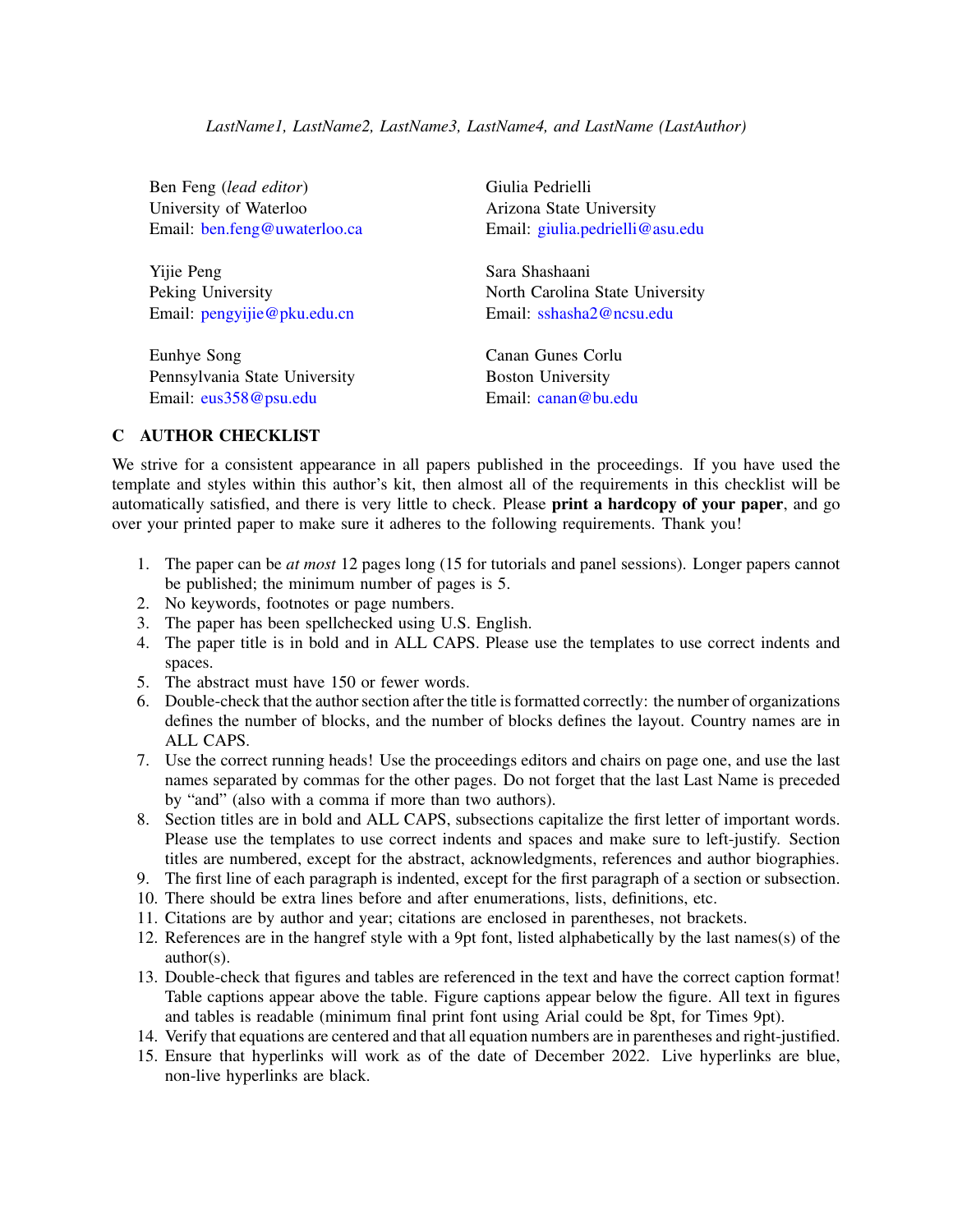#### *LastName1, LastName2, LastName3, LastName4, and LastName (LastAuthor)*

16. Don't forget the "author biographies" section! Author biographies must be one paragraph per author and must include an email address. Author biographies are mandatory for all authors and given in the same sequence as in the running head.

The following items should work automatically if you are using the WSC 2022 template, but you are encouraged to double-check, especially if you copy and paste any text from other documents:

- 1. Paper is letter format (8.5" x 11", or 216 mm x 279 mm), not DIN A4 format. Please use the required margins.
- 2. All text is in 11-Point Times New Roman with a line spacing of 12.5pt.

#### **REFERENCES**

- <span id="page-14-2"></span>Banks, J., J. S. Carson, B. L. Nelson, and D. M. Nicol. 2000. *Discrete-Event System Simulation*. 3rd ed. Upper Saddle River, New Jersey: Prentice-Hall, Inc.
- <span id="page-14-3"></span>Cheng, R. C. H. 1994. "Selecting Input Models". In *Proceedings of the 1994 Winter Simulation Conference*, edited by J. D. Tew, S. Manivannan, D. A. Sadowski, and A. F. Seila, 184–191. Piscataway, New Jersey: Institute of Electrical and Electronics Engineers, Inc.
- <span id="page-14-1"></span>Chien, C. 1989. "Small Sample Theory for Steady State Confidence Intervals". Technical Report No. 37, Department of Operations Research, Stanford University, Stanford, California.
- <span id="page-14-6"></span>Gupta, S. S., K. Nagel, and S. Panchapakesan. 1973. "On the Order Statistics from Equally Correlated Normal Random Variables". *Biometrika* 60(2):403–413.
- <span id="page-14-7"></span>Hammersley, J. M., and D. C. Handscomb. 1964. *Monte Carlo Methods*. London: Methuen.
- <span id="page-14-11"></span>Law, A. M., and W. D. Kelton. 2000. *Simulation Modeling & Analysis*. 3rd ed. New York: McGraw-Hill, Inc.
- <span id="page-14-5"></span>Powell, J. H., and N. Mustafee. 2017. "Widening requirements capture with soft methods: an investigation of hybrid M&S studies in health care". *Journal of the Operational Research Society* 68(10):1211–1222.
- <span id="page-14-4"></span>Rabe, M., F. Dross, and A. Wuttke. 2017. "Combining a Discrete-event Simulation Model of a Logistics Network with Deep Reinforcement Learning". In *Proceedings of the MIC and MAEB 2017 Conferences*. July 4th-7th, Barcelona, Spain, 765-774.
- <span id="page-14-8"></span>Schruben, L. W. 1979. "Designing Correlation Induction Strategies for Simulation Experiments". In *Current Issues in Computer Simulation*, edited by N. R. Adam and A. Dogramaci, 235–256. New York: Academic Press.
- <span id="page-14-9"></span>Steiger, N. M. 1999. *Improved Batching for Confidence Interval Construction in Steady-State Simulation*. Ph.D. thesis, Department of Industrial Engineering, North Carolina State University, Raleigh, North Carolina. [http://www.lib.ncsu.edu/resolver/1840.](http://www.lib.ncsu.edu/resolver/1840.16/4713) [16/4713.](http://www.lib.ncsu.edu/resolver/1840.16/4713)
- <span id="page-14-10"></span>The University of Chicago Press 2010. *The Chicago Manual of Style*. 16th ed. Chicago: The University of Chicago Press. [http://www.chicagomanualofstyle.org.](http://www.chicagomanualofstyle.org)
- <span id="page-14-0"></span>WSC 2022. "Winter Simulation Conference". accessed 12nd January 2022.

#### AUTHOR BIOGRAPHIES

Author biographies are mandatory for all authors and given in the same sequence as in the running head. Use a smaller font size (9pt) as it is set up in this template. Giving an email address is mandatory and the author's name is set in bold capitals (see the examples below). Separate the authors by an empty line with the same style. Give only one paragraph per author, but sufficient information to understand the author's position and scientific background.

BEN FENG is an Assistant Professor in actuarial science at the University of Waterloo. He earned his Ph.D. in the Department of Industrial Engineering and Management Sciences at Northwestern University. He is an Associate of the Society of Actuaries (ASA). His research interests include stochastic simulation design and analysis, optimization via simulation, nonlinear optimization, and financial and actuarial applications of simulation and optimization methodologies. His e-mail address is [ben.feng@uwaterloo.ca.](mailto://ben.feng@uwaterloo.ca) His website is [http://www.math.uwaterloo.ca/](http://www.math.uwaterloo.ca/~mbfeng/)∼mbfeng/.

GIULIA PEDRIELLI is an Assistant Professor in the School of Computing and Augmented Intelligence at the Arizona State University. She holds a Ph.D. degree in Mechanical Engineering from the Politecnico di Milano. Her research interest include global optimization, random algorithms, applied to engineering applications including manufacturing, cyber-physical systems, and computational biology. She is a member of IEEE and INFORMS. Her email address is [giulia.pedrielli@asu.edu.](mailto://giulia.pedrielli@asu.edu) Her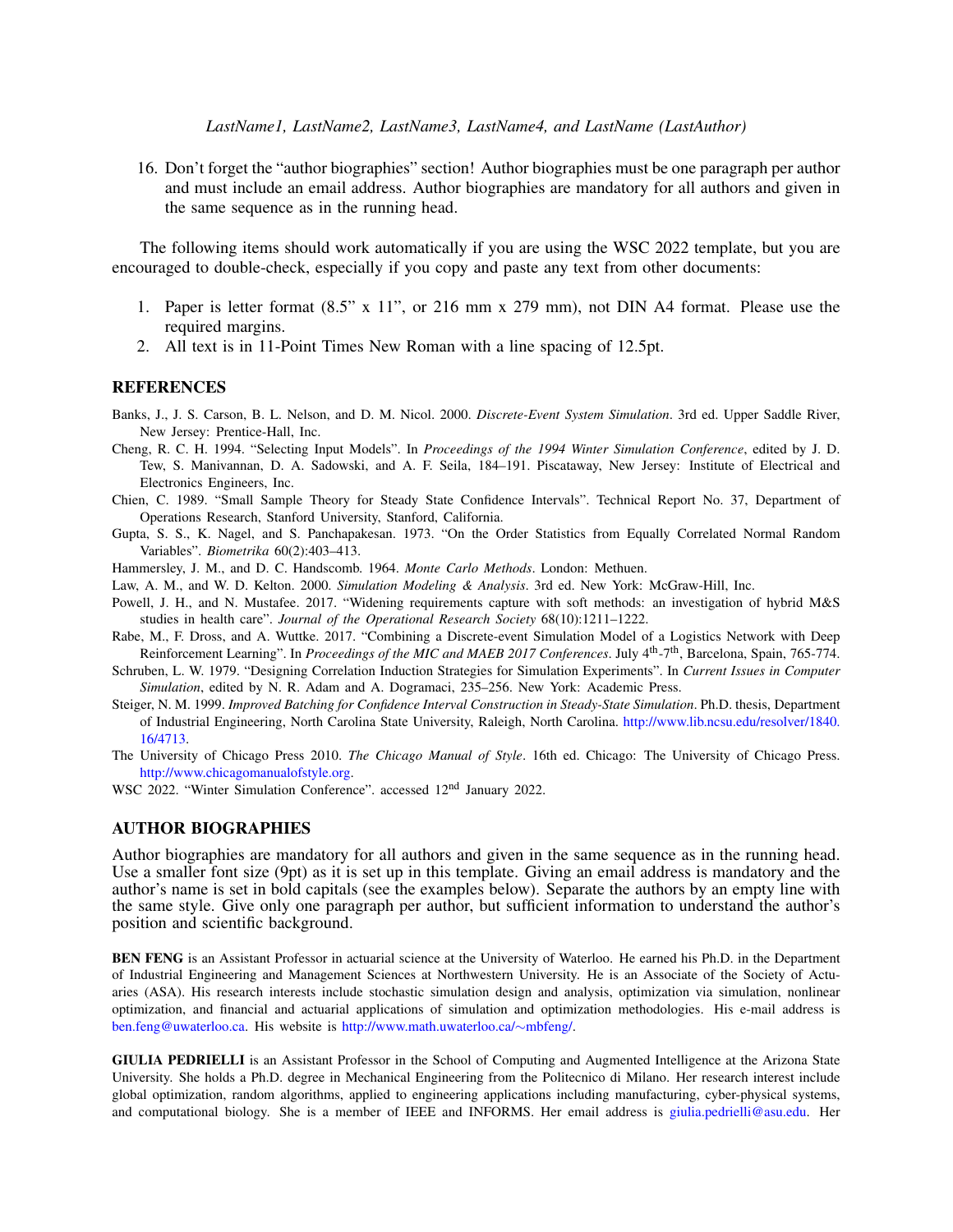website is [https://www.gpedriel.com/.](https://www.gpedriel.com/)

YIJIE PENG is an Associate Professor in Guanghua School of Management at Peking University. His research interests include stochastic modeling and analysis, simulation optimization, machine learning, data analytics, and healthcare. He is a member of INFORMS and IEEE, and serves as an Associate Editor of the Asia-Pacific Journal of Operational Research and the Conference Editorial Board of the IEEE Control Systems Society. His email address is [pengyijie@pku.edu.cn.](mailto://pengyijie@pku.edu.cn)

SARA SHASHAANI is an Assistant Professor in the Edward P. Fitts Department of Industrial and System Engineering at North Carolina State University. Her research interests are analysis and design of probabilistic data-driven models and Monte Carlo Simulation Optimization. She has been serving on the INFORMS-Simulation Diversity committee since 2019. Her email address is [sshasha2@ncsu.edu](mailto://sshasha2@ncsu.edu) and her homepage is [https://shashaani.wordpress.ncsu.edu/.](https://shashaani.wordpress.ncsu.edu/)

EUNHYE SONG is a Harold and Inge Marcus Early Career Assistant Professor in the Department of Industrial and Manufacturing Engineering at Penn State University. She earned her PhD degree in Industrial Engineering and Management Sciences at Northwestern University in 2017. Her research interests include simulation design of experiments, uncertainty and risk quantification, and simulation optimization. Her email address is [eus358@psu.edu](mailto://eus358@psu.edu) and her website can be found at [http://eunhyesong.info.](http://eunhyesong.info)

CANAN GUNES CORLU is an Associate Professor in the Administrative Sciences Department of Metropolitan College at Boston University. Her primary research interest is in the area of design and analysis of stochastic simulations under input uncertainty and applications of data analytics and simulation-based optimization in operations management and supply chain management, including computational transportation and logistics. She also utilizes simulation to address problems in manufacturing and service supply chains. She is serving as the treasurer of the INFORMS Simulation Society since 2020. She is an associate editor for the Journal of Simulation. Her email address is [canan@bu.edu](mailto://canan@bu.edu) and her homepage is <https://www.bu.edu/met/profile/canan-gunes-corlu/>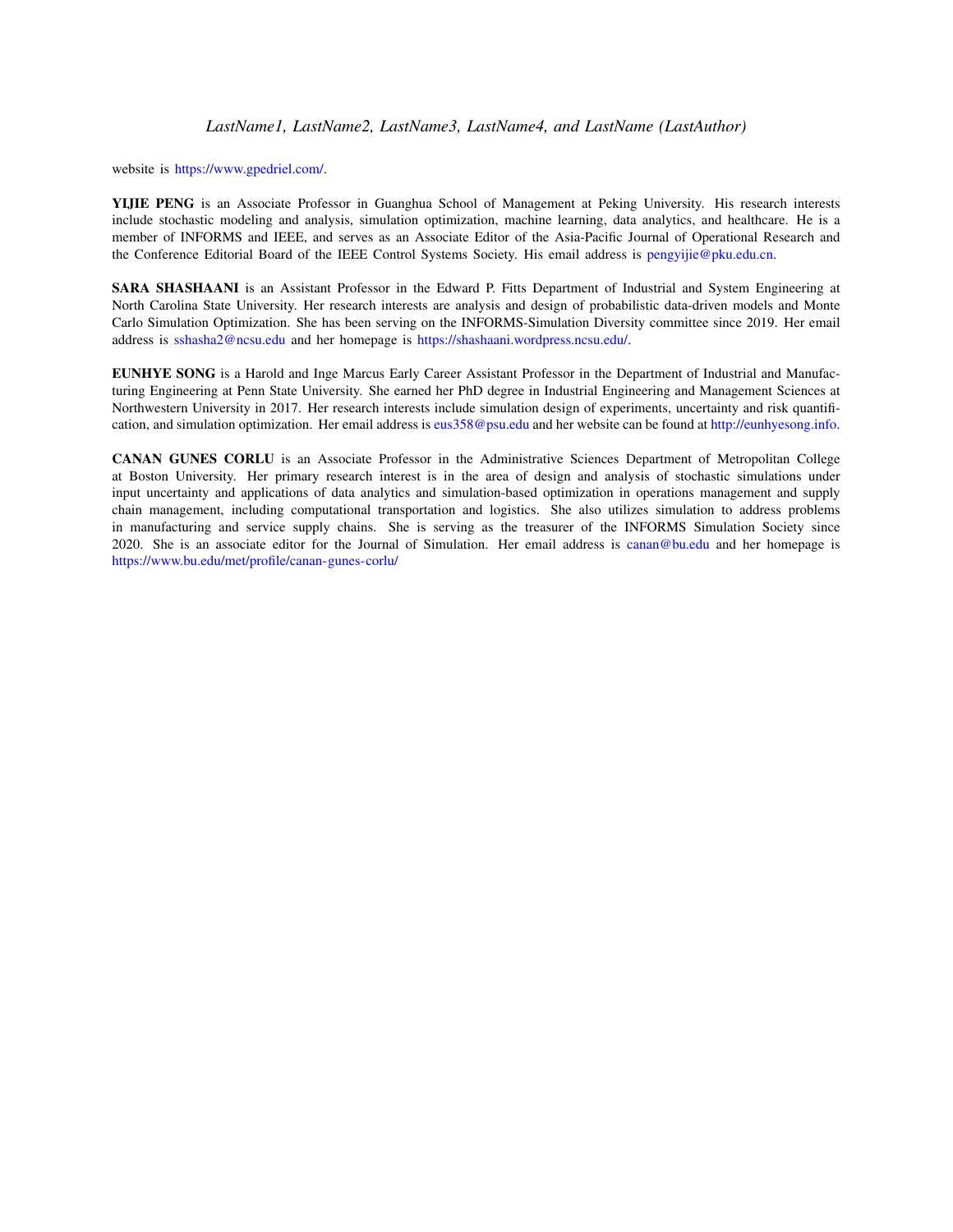### AUTHOR BLOCK TEMPLATES (TITLE PAGE)

First Name Last Name 1 [First Name Last Name 2] [First Name Last Name 3]

Institution Street Address line 1 Street Address line 2 City, ST Zip, COUNTRY

<span id="page-16-0"></span>Figure 3: Example title page heading with author(s) from one single institution. Each author name has its own line.

[First Name Last Name 3] [First Name Last Name 4]

Institution 1 Institution 2 Street Address line 1 Street Address line 1 City, ST Zip, COUNTRY City, ST Zip, COUNTRY

First Name Last Name 1 First Name Last Name 2

Street Address line 2 Street Address line 2

<span id="page-16-1"></span>Figure 4: Example title page heading with authors from two different institutions. Each author name is entered in a separate line. If you have more authors from one institution, then please add blank table cells to align the institutions on the same line.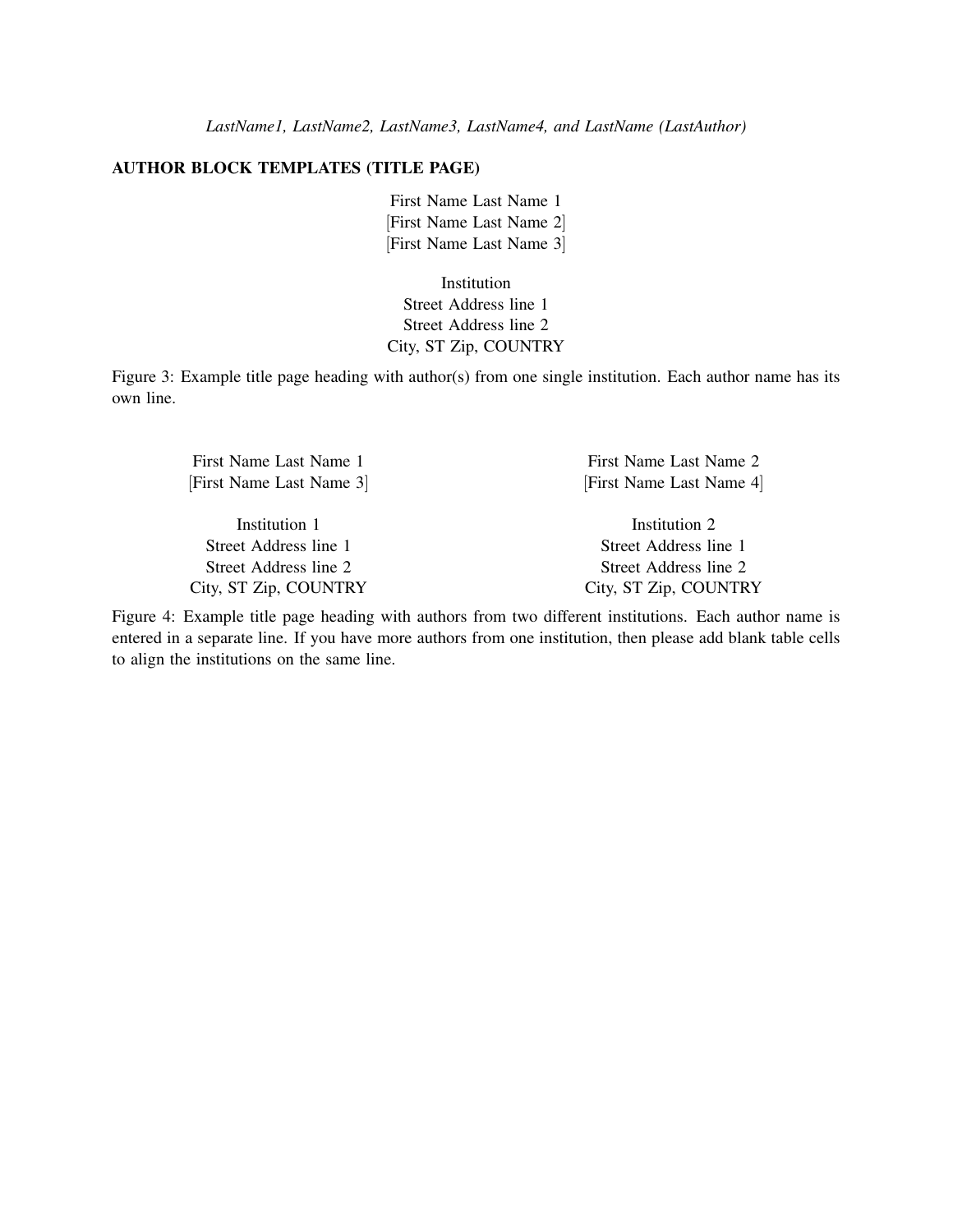Street Address Line 1 Street Address Line 1 Street Address Line 2 Street Address Line 2

First Name Last Name 1 First Name Last Name 2

Institution 1 and 1 Institution 2 City, ST Zip, COUNTRY City, ST Zip, COUNTRY

First Name Last Name 3

Institution 3 Street Address line 1 Street Address line 2 City, ST Zip, COUNTRY

Figure 5: Example title page heading with authors from three different institutions. Note that there are two empty rows between the institutions. For additional authors from these institutions compare Figure [4.](#page-16-1)

First Name Last Name 3 First Name Last Name 4

Street Address Line 1 Street Address Line 1 Street Address Line 2 Street Address Line 2 City, ST Zip, COUNTRY City, ST Zip, COUNTRY

First Name Last Name 1 First Name Last Name 2

Institution 1 Institution 2 Street Address Line 1 Street Address Line 1 Street Address Line 2 Street Address Line 2 City, ST Zip, COUNTRY City, ST Zip, COUNTRY

Institution 3 Institution 4

Figure 6: Example title page heading with authors from four different institutions. Note that there are two empty rows between the institutions. For additional authors from these institutions compare Figure [4.](#page-16-1)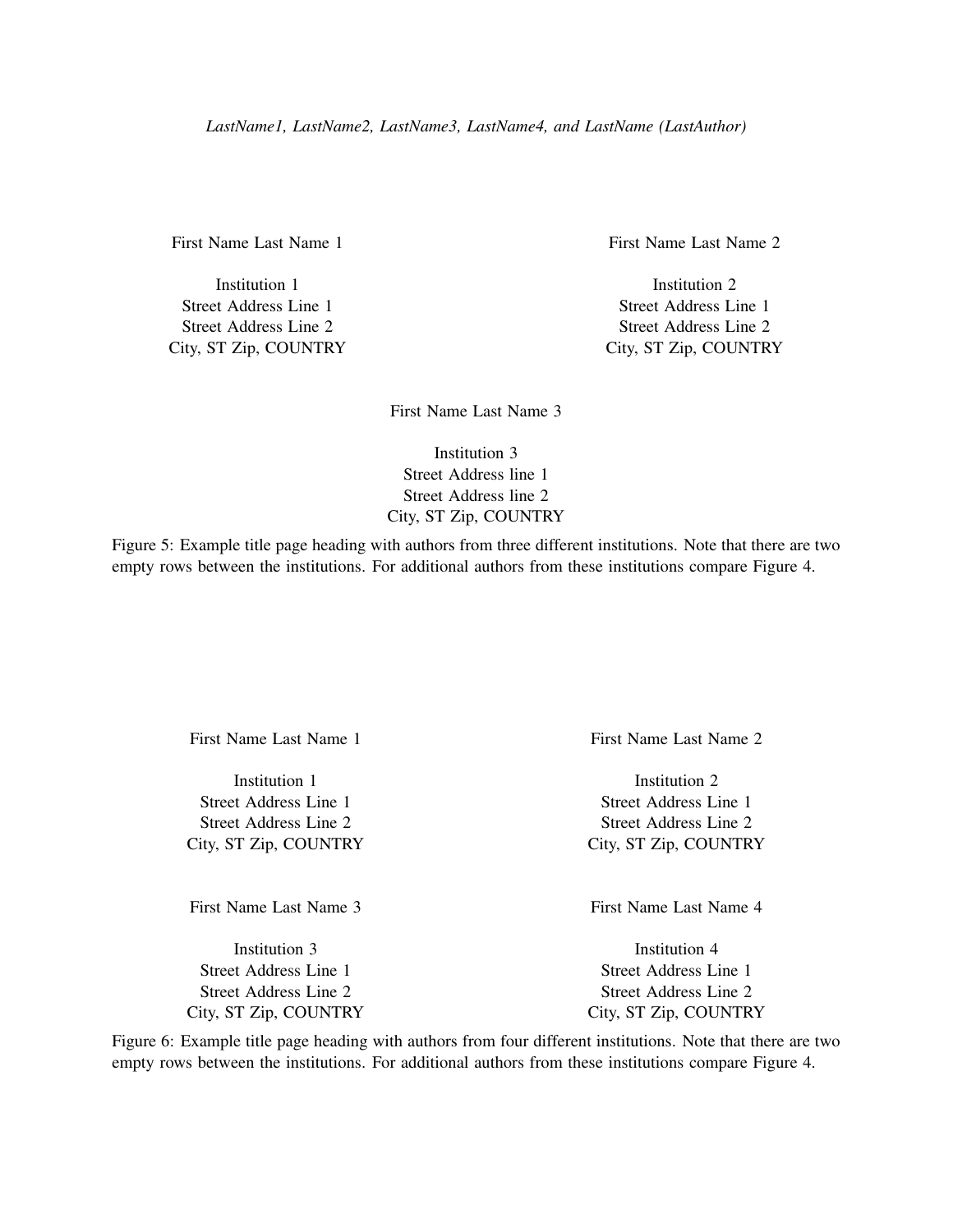First Name Last Name 3 First Name Last Name 4

Street Address Line 1 Street Address Line 1 Street Address Line 2 Street Address Line 2 City, ST Zip, COUNTRY City, ST Zip, COUNTRY

First Name Last Name 1 First Name Last Name 2

Institution 1 Institution 2 Street Address Line 1 Street Address Line 1 Street Address Line 2 Street Address Line 2 City, ST Zip, COUNTRY City, ST Zip, COUNTRY

Institution 3 Institution 4

First Name Last Name 5

Institution 5 Street Address line 1 Street Address line 2 City, ST Zip, COUNTRY

Figure 7: Example title page heading with authors from five different institutions. Note that there are two empty rows between the institutions. For additional authors from these institutions compare Figure [4.](#page-16-1)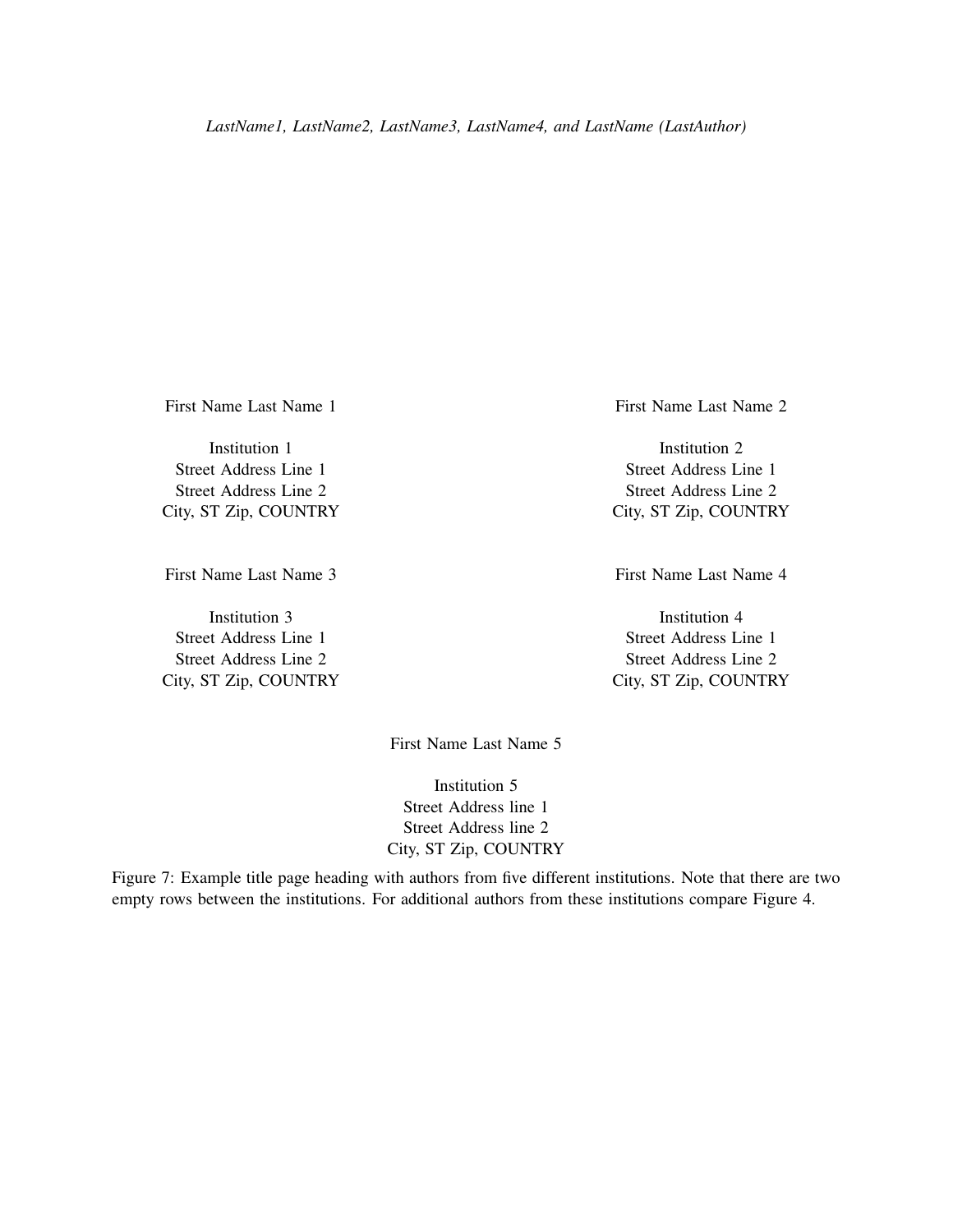First Name Last Name 3 First Name Last Name 4

City, ST Zip, COUNTRY City, ST Zip, COUNTRY

First Name Last Name 1 First Name Last Name 2

Institution 1 and 1 Institution 2 Street Address Line 1 Street Address Line 1 Street Address Line 2 Street Address Line 2 City, ST Zip, COUNTRY City, ST Zip, COUNTRY

Institution 3 Institution 4 Street Address Line 1 Street Address Line 1 Street Address Line 2 Street Address Line 2

First Name Last Name 5 First Name Last Name 6

Institution 5 Institution 6 Street Address Line 1 Street Address Line 1 Street Address Line 2 Street Address Line 2 City, ST Zip, COUNTRY City, ST Zip, COUNTRY

<span id="page-19-0"></span>Figure 8: Example title page heading with authors from six different institutions. Note that there are two empty rows between the institutions. For additional authors from these institutions compare Figure [4.](#page-16-1)